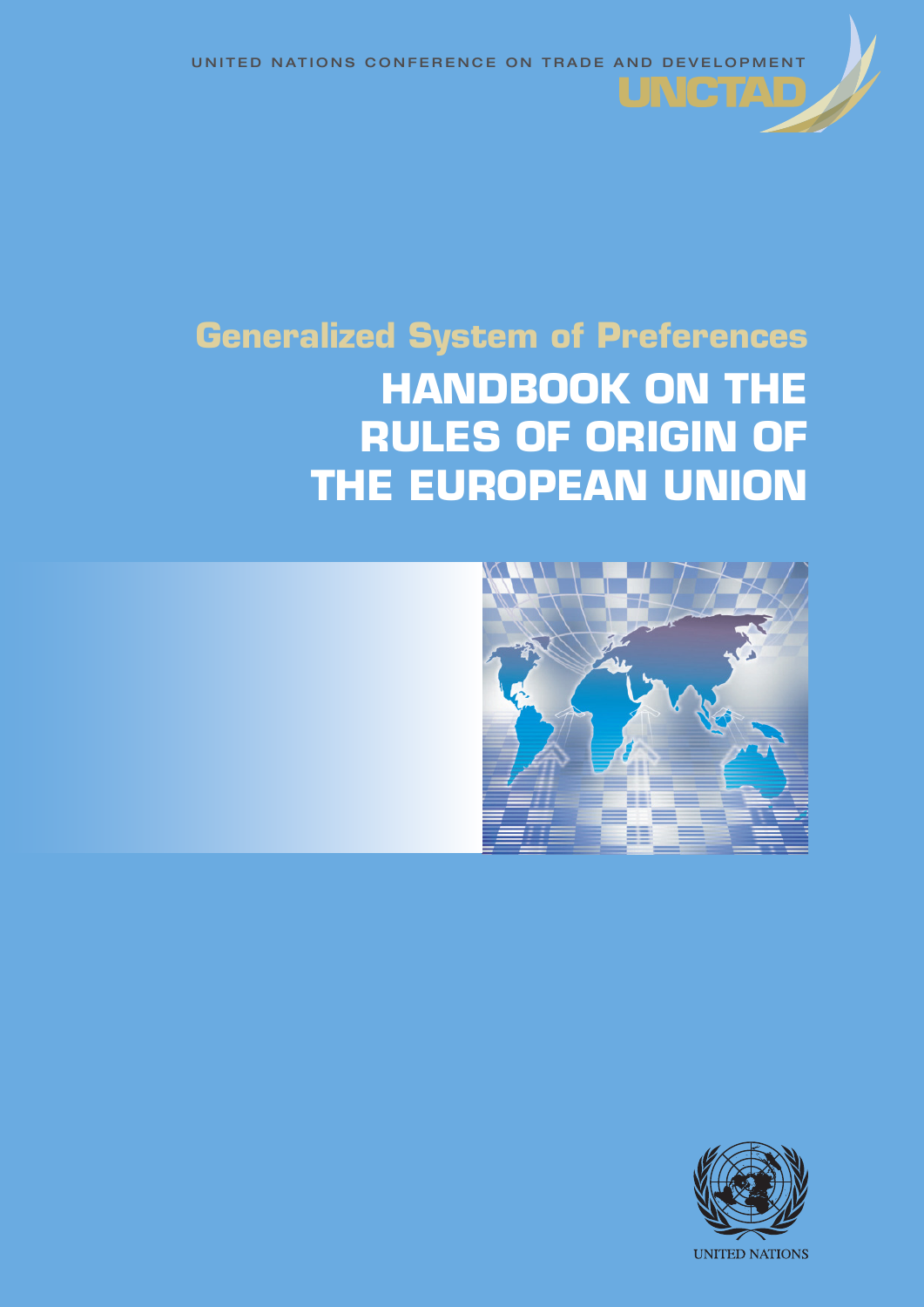UNITED NATIONS CONFERENCE ON TRADE AND DEVELOPMENT

# Generalized System of Preferences **HANDBOOK ON THE RULES OF ORIGIN OF THE EUROPEAN UNION**



INGTZ



**UNITED NATIONS** New York and Geneva 2013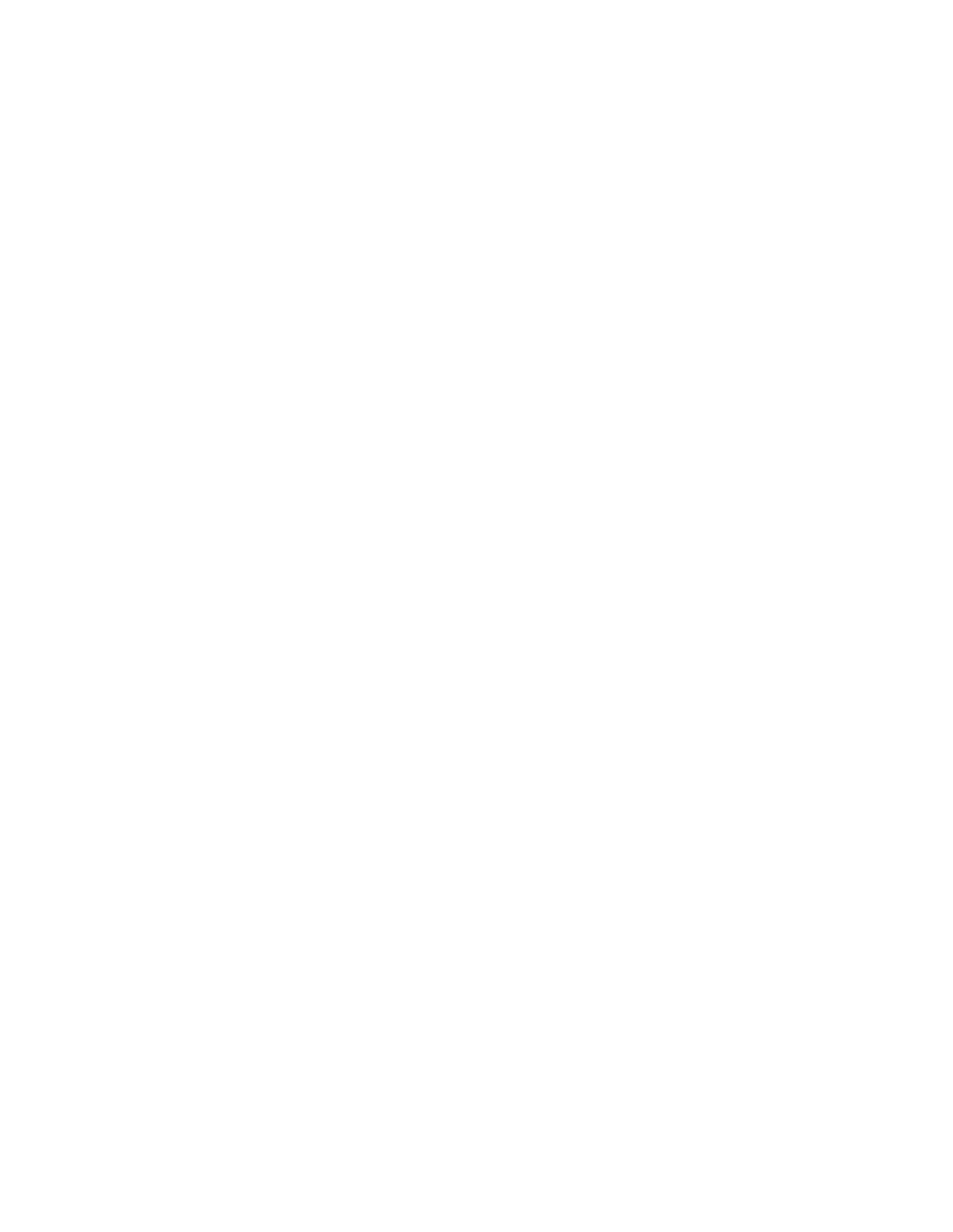# **NOTE**

While every care has been taken to ensure that the information contained in this handbook is correct, no liability or claim may be made against the publisher. This document has no legal value. Only the regulations published in the Official Journal of the European Union, which have been the major source in preparing this handbook, have legal value.

The designations employed and the presentation of the material in this publication do not imply the expression of any opinion whatsoever on the part of the Secretariat of the United Nations concerning the legal status of any country, territory, city or area, or of its authorities, or concerning the delimitation of its frontiers or boundaries.

UNCTAD/ITCD/TSB/Misc.25/Rev.3/Add.1

© United Nations 2013 All rights reserved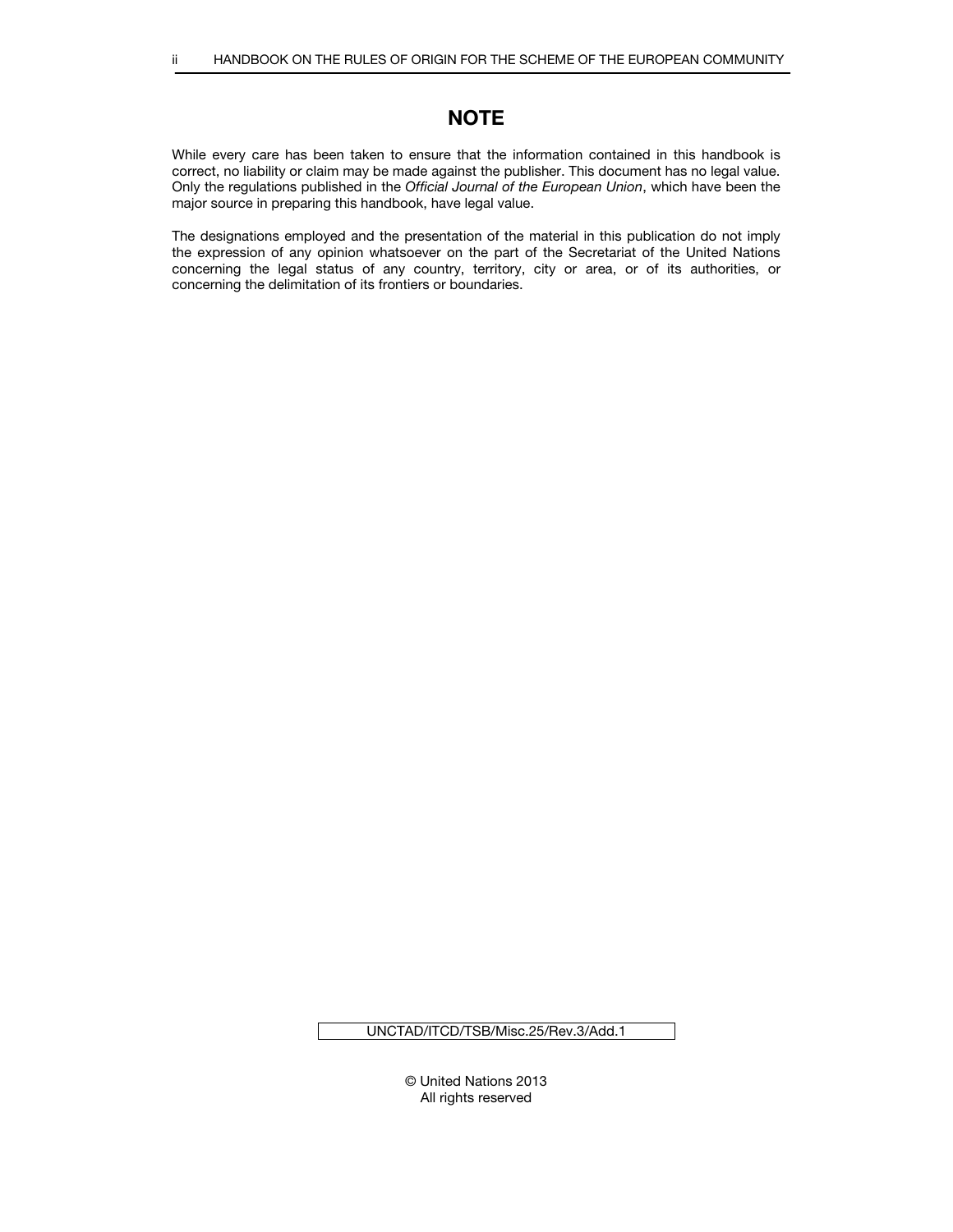# PREFACE

The series of handbooks on the Generalized System of Preferences (GSP) promotes greater awareness among exporters and government officials in developing countries on trading opportunities available under the GSP and other preferential trade arrangements and a better understanding on applicable rules and regulations with a view to facilitating their effective utilization. The series comprises the following publications:

# Publications in the Generalized System of Preferences series

Handbook on the Scheme of Australia (UNCTAD/ITCD/TSB/Misc.56) Handbook on the Scheme of Canada (UNCTAD/ITCD/TSB/Misc.66/Rev.1) Handbook on the Scheme of the European Community (UNCTAD/ITCD/TSB/Misc.25/Rev.3) Addendum: Handbook on the Rules of Origin for the Scheme of the European Community (present volume) Handbook on the Scheme of Japan (UNCTAD/ITCD/TSB/Misc.42/Rev.4) Handbook on the Scheme of New Zealand (UNCTAD/ITCD/TSB/Misc.48) Handbook on the Scheme of Norway (UNCTAD/ITCD/TSB/Misc.29/Rev.1) Handbook on the Scheme of Switzerland (UNCTAD/ITCD/TSB/Misc.28/Rev.2) Handbook on the Scheme of Turkey (UNCTAD/ITCD/TSB/Misc.74) Handbook on the Scheme of the United States of America (UNCTAD/ITCD/TSB/Misc. 58/Rev.2) List of GSP Beneficiaries (UNCTAD/ITCD/TSB/Misc. 62/Rev.5) AGOA: A preliminary Assessment (UNCTAD/ITCD/TSB/2003/1) Quantifying the Benefits Obtained by Developing Countries from the GSP (UNCTAD/ITCD/TSB/MISC.52) Trade Preferences for LDCs: an Early Assessment of Benefits and Possible Improvement (UNCTAD/ITCD/TSB/2003/8)

For further information on the Trade Negotiations and Commercial Diplomacy Branch and its activities, please contact:

# Ms. Mina Mashayekhi Head, Trade Negotiations and Commercial Diplomacy Branch Division on International Trade in Goods and Services, and Commodities United Nations Conference on Trade and Development Palais des Nations CH 1211 Geneva10 **Switzerland** Tel : +41 22 917 56 40 Fax : +41 22 917 00 44 Email: gsp@unctad.org

These Publications are also available on the Internet: http://www.unctad.org/gsp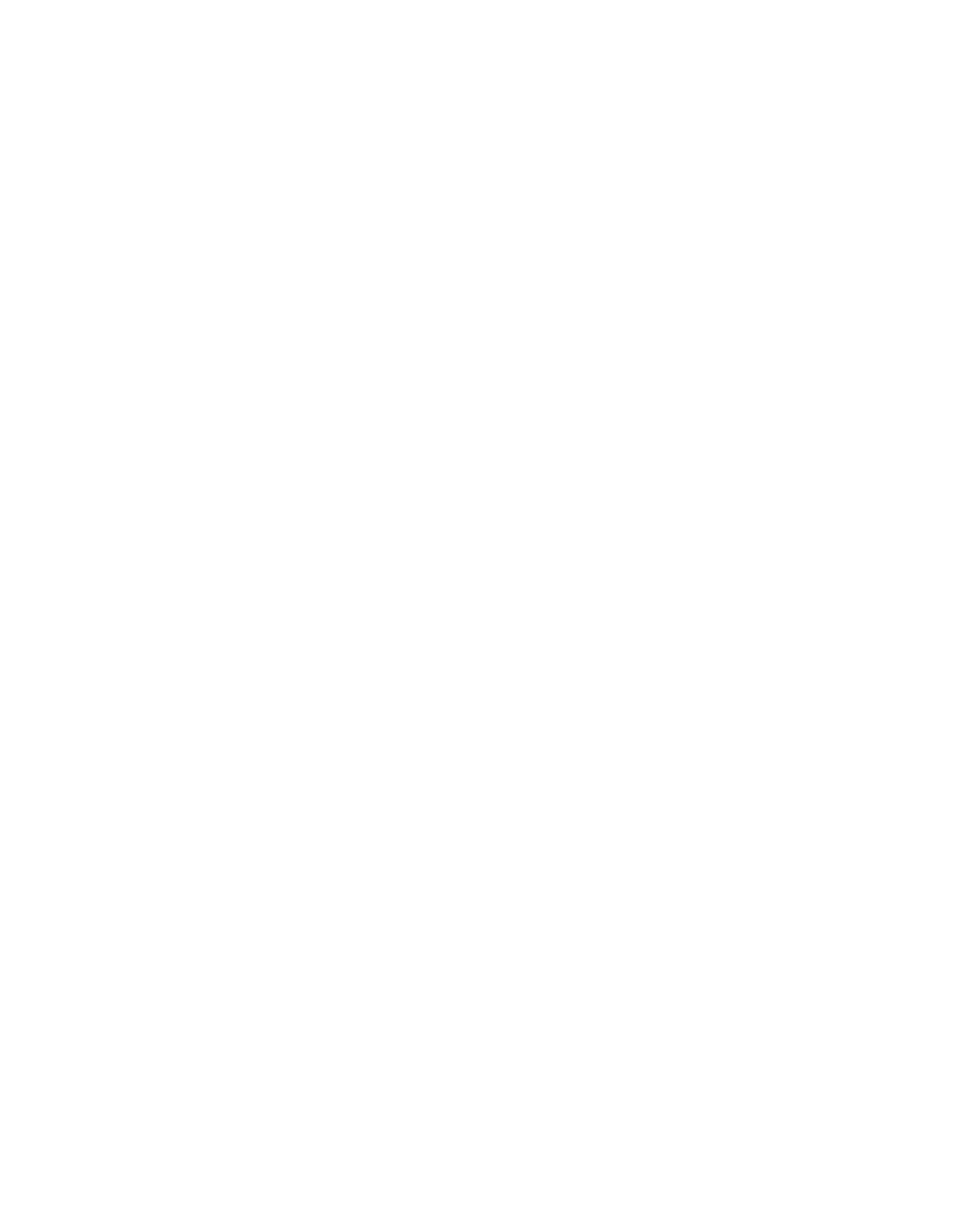# **CONTENTS**

|    | v |                   |                                                                                                                                                                           |                                                                  |
|----|---|-------------------|---------------------------------------------------------------------------------------------------------------------------------------------------------------------------|------------------------------------------------------------------|
|    |   |                   |                                                                                                                                                                           | 1                                                                |
| А. |   |                   |                                                                                                                                                                           | 3                                                                |
|    |   |                   |                                                                                                                                                                           | 3                                                                |
|    |   | (a)               | 2. Products that are Sufficiently Worked or Processed with Wholly or Partly Imported<br>Allowance for the Use of Non-Originating Inputs for Products Originating in Least | 4                                                                |
|    |   | (b)               | Allowance for the Use of Non-Originating Inputs for Products Originating in                                                                                               | $\overline{4}$<br>4                                              |
|    |   | (c)<br>(d)        | Reference Periods in the Calculation of Non-Originating<br>Use<br>of                                                                                                      | 5                                                                |
|    |   | (e)               |                                                                                                                                                                           | $\mathbf 5$<br>5                                                 |
|    |   | (a)<br>(b)<br>(c) | - Cumulation with the European Union, Norway, Switzerland and Turkey<br>- Cumulation Between Groups I and III (Article 86 Paragraphs 5 and 6)                             | $\overline{7}$<br>$\overline{7}$<br>8<br>8<br>8<br>9<br>11<br>11 |
| В. |   | (d)               |                                                                                                                                                                           | 12<br>13                                                         |
|    |   |                   |                                                                                                                                                                           | 13                                                               |
|    |   |                   |                                                                                                                                                                           | 13                                                               |
|    |   | (a)               | Responsibilities for the Governments of Beneficiary Countries<br>(I) Establishment and Management of the Database on Registered Exporters                                 | 14<br>14<br>14<br>14                                             |
|    |   | (b)<br>(c)        | Registered Exporters and their Responsibilities (Articles 92, 93 and 94)                                                                                                  | 15<br>15<br>15<br>16<br>16<br>16                                 |
|    |   | (d)<br>(e)        | Low Value Consignments without Requiring a Statement on Origin (Article 97(A))<br>Discrepancies Between a Statement on Origin and those in other Documents                | 16                                                               |
|    |   | (f)               | Presentation of Statement of Origin after Expiry of the Time Limits (Article 97(B)                                                                                        | 16                                                               |
|    |   | (g)               | Procedures at Release for Free Circulation in the European Union: Importers'                                                                                              | 16<br>16                                                         |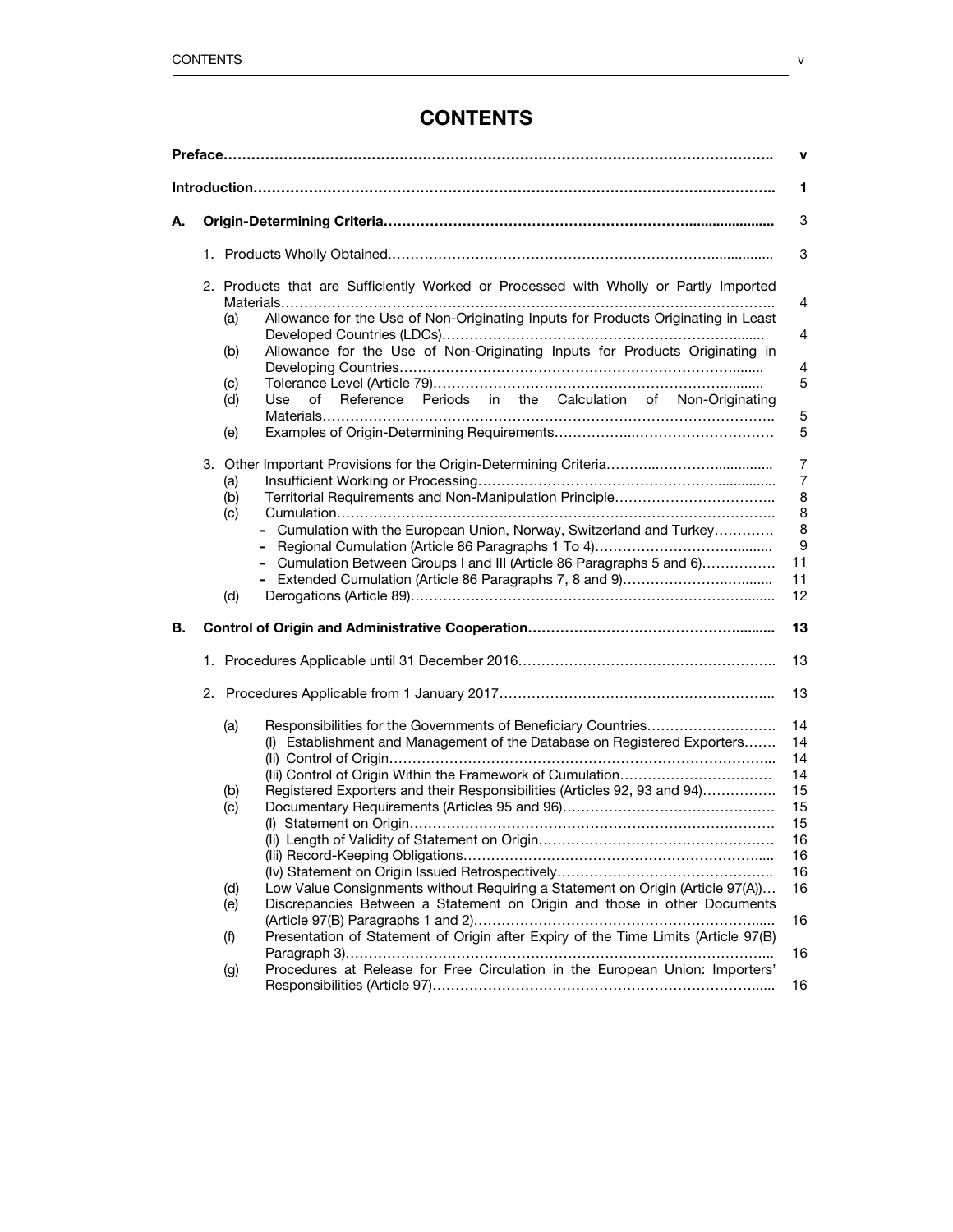# TABLES

| Table 1 | An Excerpt from the Product List Relevant to Dolls Manufactured from Imported | -5 |
|---------|-------------------------------------------------------------------------------|----|
|         |                                                                               |    |
| Table 3 |                                                                               | 10 |

# APPENDIX

| Commission Regulation (EU) No. 1063/2010 of 18 November 2010 amending Regulation (EEC)    |     |
|-------------------------------------------------------------------------------------------|-----|
| No. 2454/93 laying down provisions for the implementation of Council Regulation (EEC) No. |     |
|                                                                                           | -19 |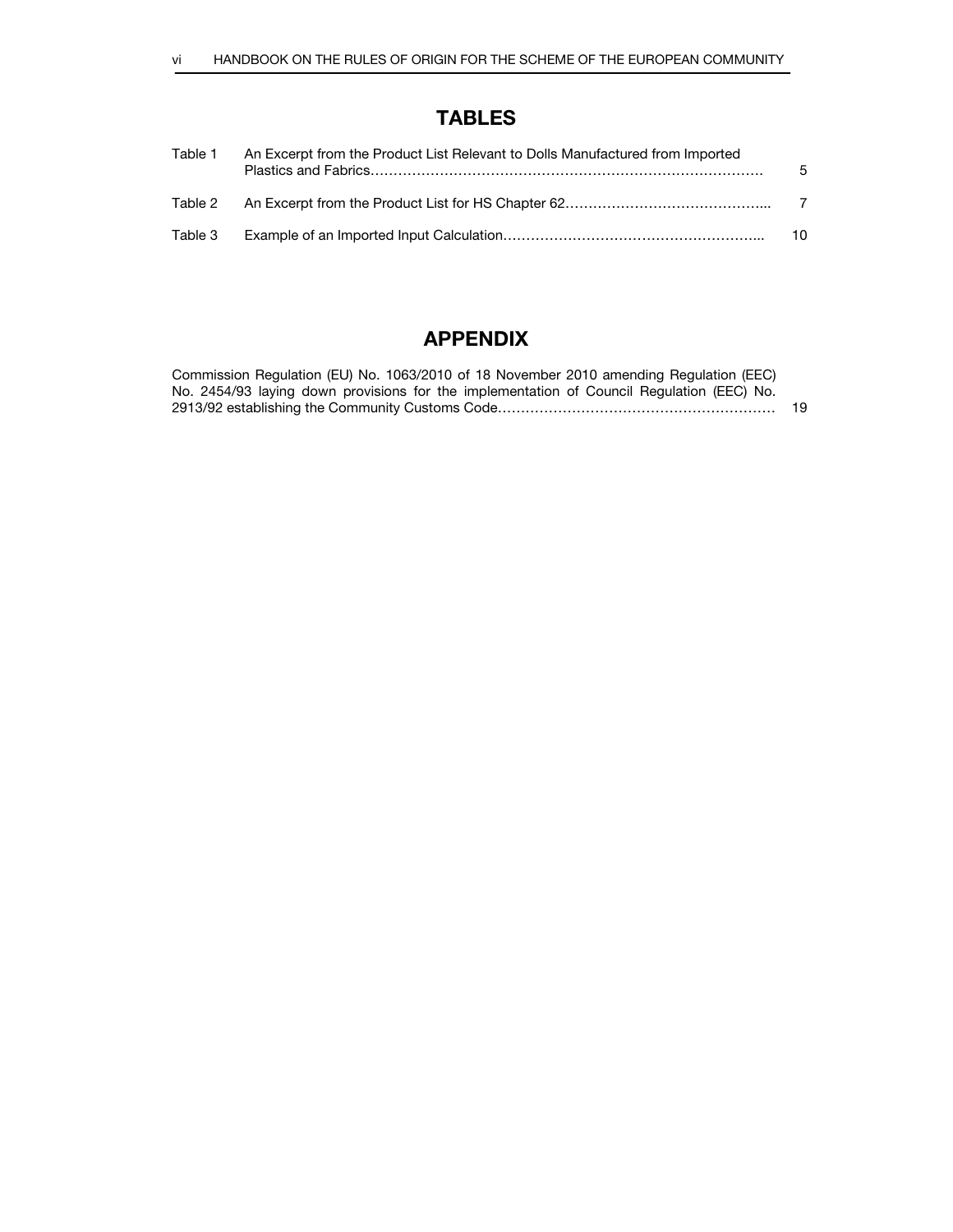# INTRODUCTION

On 1 January 2011 the reform of the rules of origin for the European Union Generalized System of Preferences (GSP) went into force and introduced four major changes in the rules for determining origin. First, while previously the same rules of origin applied to developing countries and least developed countries (LDCs), the new rules frequently include separate provisions for LDCs to address concerns about their capacity constraints. The origin-determining requirements for developing countries have also been modified. Second, "the List of Products and Working or Processing Operations which Confer Originating Status" has been simplified to some degree, and the product-specific origin requirements contained in the current List differ from those in the previous List. Third, important changes have been made in the cumulation provisions that expand the possibility of cumulation. Fourth, the new procedures will be effective from 1 January 2017, at which time the system of registered exporters and self-certification will be introduced. By then the governments of beneficiary countries are expected to have made necessary preparations, including the installation and management of electronic databases in their customs operations to implement the new procedures.

In light of these changes, the UNCTAD secretariat has prepared this Handbook on the new rules. The Handbook replaces Part II of the Generalized System of Preferences Handbook on the Scheme of the European Community (UNCTAD/ITCD/TSB/Misc.25/Rev.3), which discussed the previous European Union GSP rules of origin.

The sources of the information for the Handbook include:

- Commission Regulation (EU) No. 1063/2010 of 18 November 2010 amending Regulation (EEC) No. 2454/93 laying down provisions for the implementation of Council Regulation (EEC) No. 2913/92 establishing the Community Customs Code;
- The European Union's Rules of Origin for the Generalized System of Preferences: A guide for Users, European Commission, December 2010.

The articles referred to in the Handbook are those from the Commission Regulation (EU) No. 1063/2010. The term "new" European Union GSP rules of origin is referred to as "current" European Union GSP rules of origin (or current rules of origin) in the following texts of this Handbook.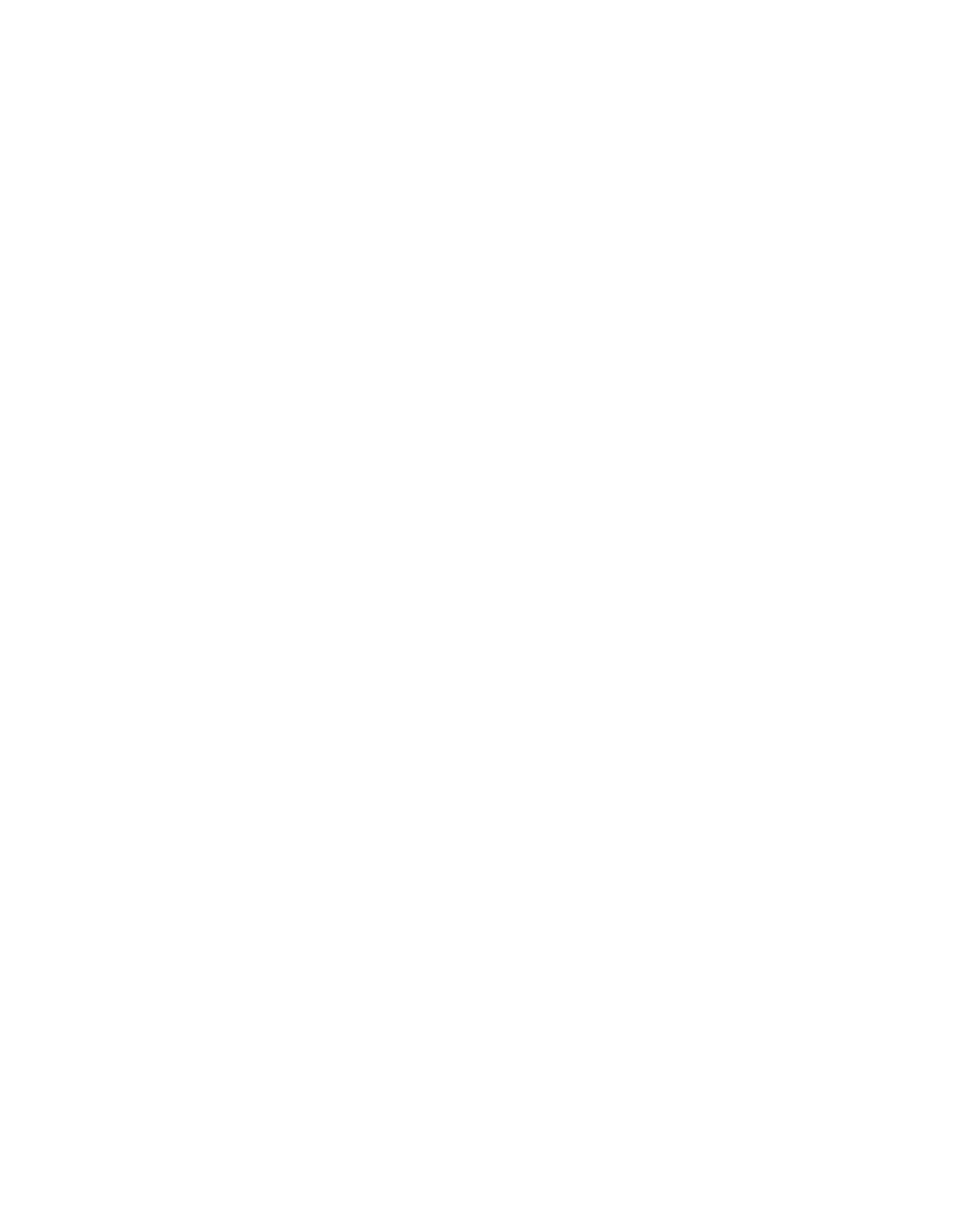# A. ORIGIN-DETERMINING CRITERIA

The origin-determining criteria are fundamental to the rules of origin. They determine how and when a product can be considered as originating in a GSP beneficiary country. Unchanged from the previous rules, a product is considered as originating in a beneficiary country if it has been wholly obtained, or sufficiently worked or processed with wholly or partly imported materials (Article 72).

# **1. PRODUCTS WHOLLY OBTAINED**

Article 75 lays down a list of products that are considered to be wholly obtained in a country. Products are included in this category by virtue of the total absence of imported input used in their production.

The definitions are the same as the previous rules of origin, except for fisheries products taken from the sea outside territorial waters, that is, outside the 12-mile zone. For these products the conditions for fisheries vessels have been simplified. Previously there were some requirements on nationalities of masters, officers, and crews, but these conditions have been eliminated. Also, requirements for ownership of fisheries vessels have been simplified, and as explained in the subsequent paragraph following the list below, cumulation of conditions for fisheries vessels is permitted.

Under the current rules of origin the following shall be considered as wholly obtained in a beneficiary country:

- (a) Mineral products extracted from its soil or from its seabed;
- (b) Plants and vegetable products grown or harvested there;
- (c) Live animals born and raised there;
- (d) Products from live animals raised there;
- (e) Products from slaughtered animals born and raised there;
- (f) Products obtained by hunting or fishing conducted there;
- (g) Products of aquaculture where the fish, crustaceans and molluscs are born and raised there;
- (h) Products of sea fishing and other products taken from the sea outside any territorial sea by its vessels;
- (i) Products made on board its factory ships exclusively from the products referred to in point (h);
- (j) Used articles collected there fit only for the recovery of raw materials;
- (k) Waste and scrap resulting from manufacturing operations conducted there;
- (l) Products extracted from the seabed or below the seabed which is situated outside any territorial sea but where it has exclusive exploitation rights;
- (m) Goods produced there exclusively from products specified in points (a) to (l).

The terms "its vessels" and "its factory ships" in (h) and (i) shall apply only to vessels and factory ships which meet the following requirements (a), (b) and either (c) or (d):

- (a) They are registered in the beneficiary country or in a European Union Member State;
- (b) They sail under the flag of the beneficiary country or of a European Union Member State;
- (c) They are at least 50 per cent owned by nationals of the beneficiary country or of European Union Member States, or alternatively,
- (d) They are owned by companies which have their head office and their main place of business in the beneficiary country or in European Union Member States and which are at least 50 per cent owned by the beneficiary country or European Union Member States or public entities or nationals of the beneficiary country or European Union Member States.

Cumulation is allowed in meeting these conditions, and they may each be fulfilled in European Union Member States or in different beneficiary countries insofar as all the beneficiary countries benefit from "cumulative origin – regional cumulation" discussed in 3(c).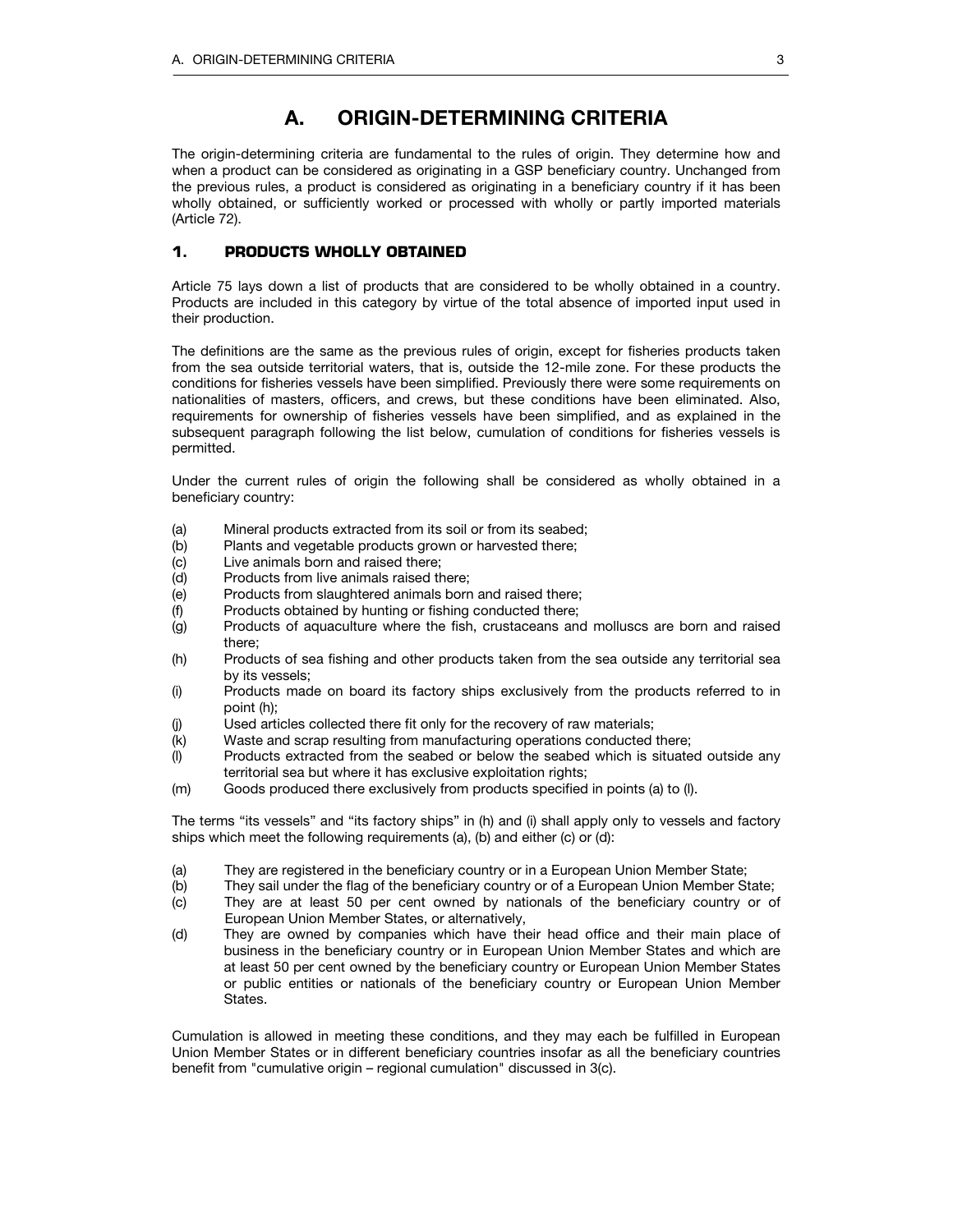# **2. PRODUCTS THAT ARE SUFFICIENTLY WORKED OR PROCESSED WITH WHOLLY OR PARTLY IMPORTED MATERIALS**

When imported inputs are used to manufacture a finished product, the rules of origin require that these non-originating materials be sufficiently worked or processed to be considered as originating in the beneficiary country.

In particular, sufficient working or processing is defined as follows:

Products which are not wholly obtained in the beneficiary country concerned within the meaning of Article 75 shall be considered to originate there, provided that the conditions laid down in the list in annex 13a for the goods concerned are fulfilled. (Article 76)

The list in annex 13a is entitled the List of Products and Working or Processing Operations which Confer Originating Status (the Product List), and it is annexed to Commission Regulation (EU) No. 1063/2010, which is appended to the Handbook.

While the previous Product List prescribed origin-determining requirements for around 500 products and was approximately 80 pages in length, the current rules of origin have unified these requirement to some degree, and the pages of the Product List has been reduced to half. The simplification of the Product List is beneficial for the administration of the rules of origin for both producers and customs officers. In order to identify the origin requirements for a specific product, an exporter needs to establish the tariff classification of the product under the Harmonized System (HS) and check the conditions laid down in the list for that specific product. Also, the exporter has to fulfil the horizontal requirements that are applied to all products with imported materials.

The following sections discuss the basic provisions for determining origins for products with imported materials, highlighting the changes made from the previous rules of origin.

# (a) Allowance for the use of non-originating inputs for products originating in LDCs

The current rules of origin contain the origin-determining requirements which are specific to LDCs in an effort to address the problem of capacity constraints in LDCs. The two major improvements in this regard include:

- (i) Allowance for the use of non-originating materials has been increased for many manufactured products originating in LDCs;
- (ii) Use of imported fabric is allowed for apparel products to be considered as originating, that is, there is a single transformation requirement (see example 3, below).

Previously, the value-added criteria often required 60 per cent or higher domestic content for LDCs, but under the current rules of origin it has been reduced to 30 per cent. For apparel products to obtain originating status, these products had to be assembled with fabrics that had been woven or knitted domestically, that is, there was a double transformation requirement. The change from double to single transformation requirement is a particularly significant improvement for LDCs, as these countries mostly do not posses the capacity to meet the double transformation requirement for apparel products.

For agricultural products the rules of origin are identical for developing-country and LDC beneficiaries.

# (b) Allowance for the use of non-originating inputs for products originating in developing countries

While the increase is smaller than that for LDC beneficiaries, allowance for the use of nonoriginating materials has also been increased for developing-country beneficiaries for many manufactured products classified under HS Chapters 34, 39, 40, 66, 71, and 84 to 94.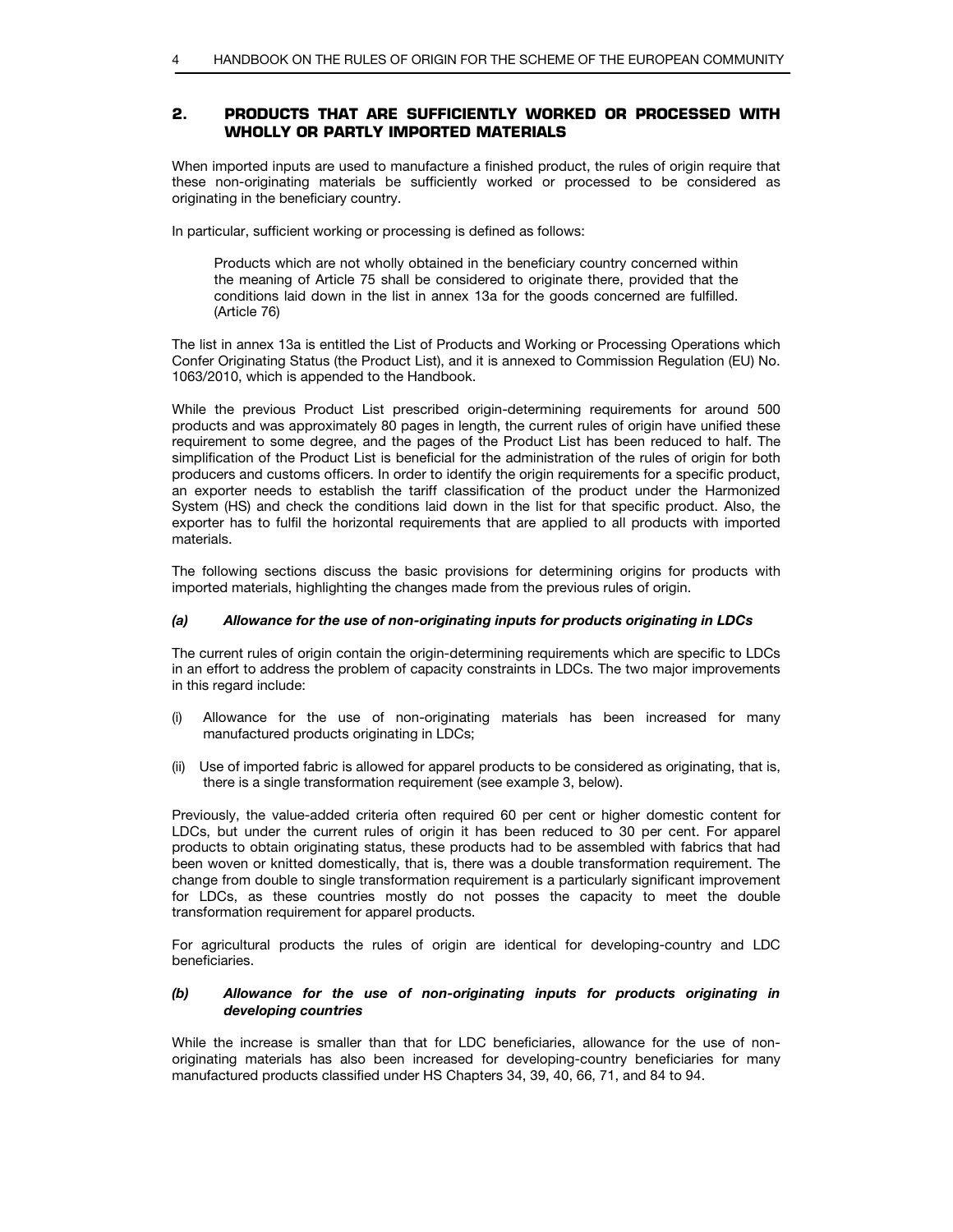# (c) Tolerance level (Article 79)

The term tolerance level signifies the allowance for the use of non-originating materials in the manufacture of a given product, which is not permitted by the rule in the Products List. In the previous rules of origin the tolerance level was up to 10 per cent of the ex-works price of the product. Tolerance levels under the current rules have been modified as follows:

- (i) For agricultural products except Chapters 1 and 3, and processed fishery products of Chapter 16, tolerance levels are increased to 15 per cent of the weight of the product;
- (ii) For manufactured products except Chapters 50 to 63 (textiles and clothing), tolerance levels are increased to 15 per cent of the ex-works price of the product.

For textiles and clothing, refer to the instructions indicated in Notes 6 and 7 of Part I of the Product List.

# (d) Use of reference periods in the calculation of non-originating materials

The current rules of origin allow the use of reference periods to smooth out fluctuations in prices and exchange rates. Values of non-originating materials can be the average of the previous fiscal year, or if that is not available, over a shorter period, but not less than three months.

# (e) Examples of origin-determining requirements

# Example 1a: Change of tariff heading requirements

The origin-determining requirements included in the Product List are largely change of tariff heading or value addition requirements, except where specific processing or operations required are indicated. Example 1a illustrates a case where a producer has an option between the two origin-determining methods.

Let us suppose that a producer in a beneficiary country manufactures dolls that are classified under HS heading 9502 from imported plastics and fabrics that are classified under HS headings 3910 and 5208, respectively. The dolls cannot be considered as wholly obtained in one country because the producer has used imported materials. Therefore, it is essential to know if these imported materials can be considered to have undergone sufficient working or processing according to the conditions laid down in the Product List. In this case, the producer has to refer to the requirements indicated in the Product List, as detailed in the example below (see table 1, an excerpt from the Product List). The doll is classified under HS heading 9502, and hence falls under HS Chapter 95.

| <b>HS</b><br><b>HEADING</b><br>NO. | <b>DESCRIPTION OF</b><br><b>PRODUCT</b>                                                   | <b>WORKING OR PROCESSING CARRIED OUT ON NON-</b><br>ORIGINATING MATERIALS THAT CONFERS ORIGINATING<br><b>STATUS</b>                                                                                            |  |
|------------------------------------|-------------------------------------------------------------------------------------------|----------------------------------------------------------------------------------------------------------------------------------------------------------------------------------------------------------------|--|
| (1)                                | (2)                                                                                       | (3)                                                                                                                                                                                                            |  |
| Ex Chapter<br>$95*$                | Toys, games and<br>sports requisites;<br>parts and<br>accessories<br>thereof, except for: | Manufacture from materials of any heading, except that of the<br>product<br>or<br>Manufacture in which the value of all the materials used does<br>not exceed 70 per cent of the ex-works price of the product |  |
| Ex 9506                            | Golf clubs and<br>parts thereof                                                           | Manufacture from materials of any heading, except that of the<br>product. However, roughly shaped blocks for making golf-club<br>heads may be used.                                                            |  |

#### Table 1. An excerpt from the Product List relevant to dolls manufactured from imported plastics and fabrics

\* The term "ex" denotes that the rule does not apply to the whole chapter, but only to those parts of it for which a specific rule is not provided. In the case of Chapter 95 there is a specific rule for product ex 9506 (that is, parts of this heading only).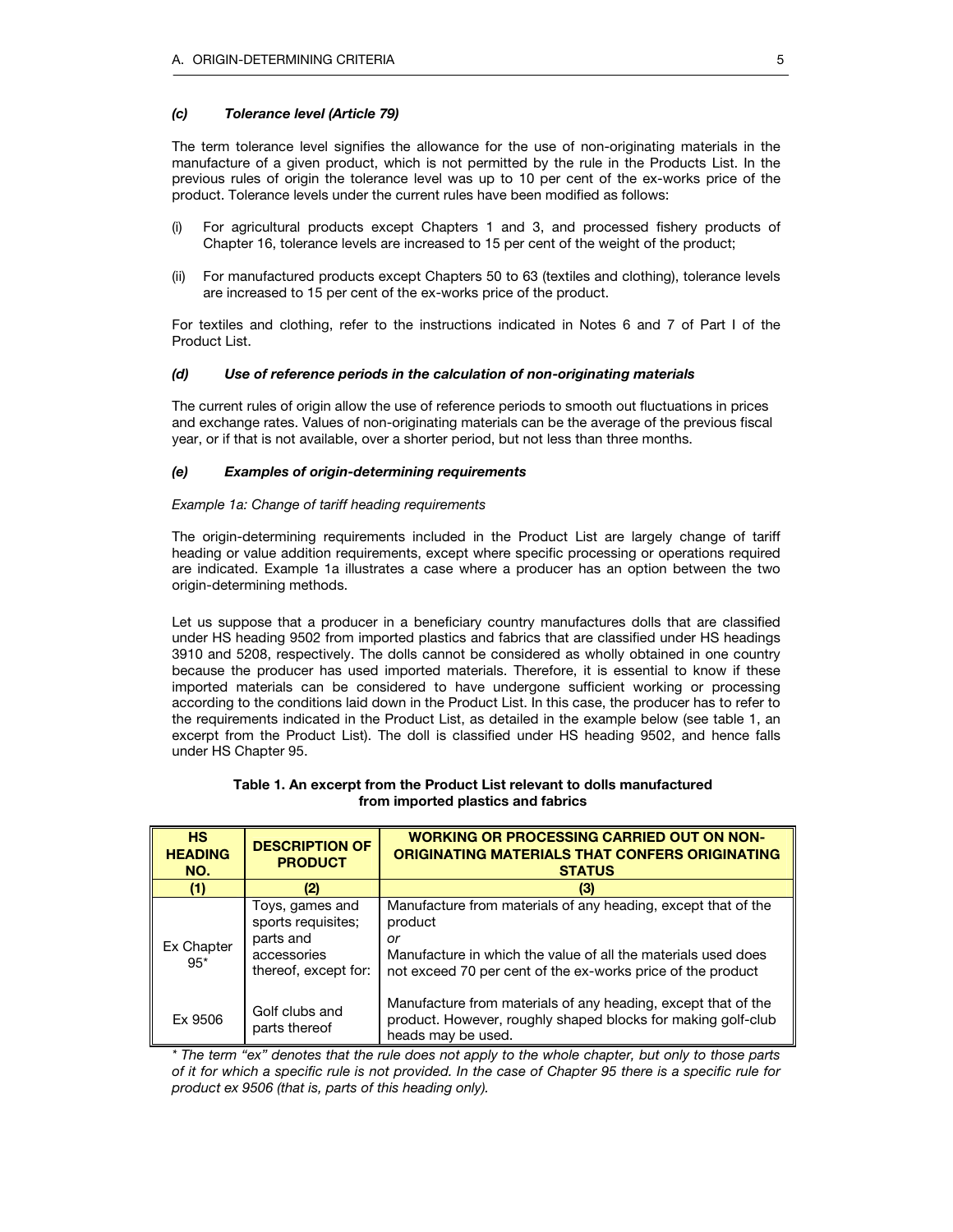As shown by the above excerpt, in the case of goods listed under HS Chapter 95 for which a specific rule is not provided, the list provides for two alternative origin criteria between which the exporter can decide:

- (i) The change of tariff heading rule;
- (ii) The percentage-value-addition criterion.

Thus, the doll can obtain originating status under (i). Under the change of tariff heading rules the non-originating materials must be classified under HS headings which differ from HS 9502. Given that the plastic and the cotton used are classified under HS headings 3910 and 5208, we can say that the plastic and the cotton have been sufficiently worked or processed and that the doll qualifies as an originating product.

#### Example 1b: Value addition requirement

Let us suppose that the producer of dolls in example 1a uses imported doll parts of which the HS heading is 9502. In this case, the option (i) change of tariff heading rule cannot be used. The unit ex-price of the doll is \$100, and the value of the imported doll parts is \$65. The Product List for dolls specifies that the value of imported inputs must not exceed 70 per cent of the ex-works price of the product. Thus, the doll can obtain originating status under (ii), the percentage-valueaddition criterion, as the imported component of the doll accounts for 65% of the ex-price of the doll.

The term "value" in the list means the customs value (defined as the customs value determined in accordance with the 1994 Agreement on Implementation of Article VII of the General Agreement on Tariffs and Trade (GATT)) at the time of the importation of the non-originating materials used or, if this is not known and cannot be ascertained, the first ascertainable price for the materials in the territory concerned.

The term ex-works price in the Product List means the price paid for the product which was obtained from the manufacturer where the final working or processing is carried out. Ex-works price includes the value of all the materials used and all other costs related to its production and profit, minus any internal taxes which are, or may be, payable when the product obtained is exported.

# Example 2: Tolerance level

The same producer discussed in example 1 now wants to use imported eyes for the dolls as they are cheaper than the domestic ones. Also, this producer has to apply the change of tariff heading criterion, as the non-originating materials used exceed 70 per cent of the ex-works price of the product. The use of imported dolls' eyes is not allowed under the change of tariff heading criterion, as dolls' eyes are classified under the same heading (HS 9502) as dolls. The tolerance rule, however, allows the use of dolls' eyes if they amount to not more than 15 per cent of the exworks price of the doll.

#### Example 3: Single and double transformation requirements for apparel products

For apparel products (HS Chapters 61 and 62), the requirements are single transformation for LDCs, and double transformation or specific processing together with value-added criterion for developing countries. Table 2 shows an excerpt from the Product List for HS Chapter 62.

- (i) For LDCs, apparel products assembled in a beneficiary country using imported fabric can obtain originating status.
- (ii) For developing countries, to obtain originating status yarns have to be woven to make fabrics, and apparel products have to be made from these fabrics. Yarns can be imported. Alternatively, imported unprinted fabrics could be used if printing and at least two operations indicated are performed, provided that the value of the unprinted fabric does not exceed 47.5 per cent of the ex-works price of the apparel product.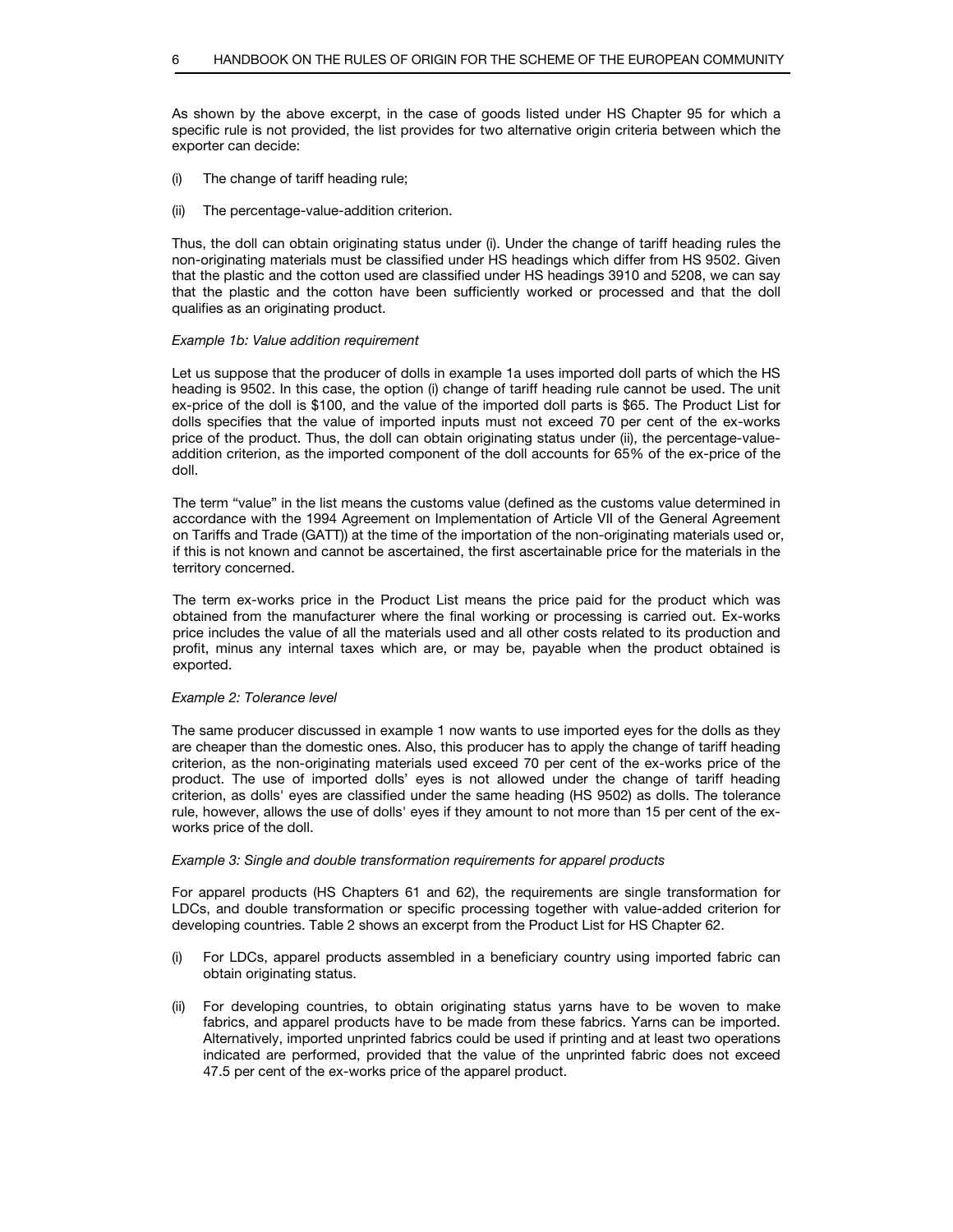| <b>HS</b><br><b>HEADING</b><br>NO. | <b>DESCRIPTION</b><br>OF PRODUCT                                                                      | <b>WORKING OR PROCESSING CARRIED OUT ON NON-</b><br>ORIGINATING MATERIALS THAT CONFERS ORIGINATING<br><b>STATUS</b> |                                                                                                                                                                                                                                                                                                                                                                                                                                                                                                                                                                 |  |
|------------------------------------|-------------------------------------------------------------------------------------------------------|---------------------------------------------------------------------------------------------------------------------|-----------------------------------------------------------------------------------------------------------------------------------------------------------------------------------------------------------------------------------------------------------------------------------------------------------------------------------------------------------------------------------------------------------------------------------------------------------------------------------------------------------------------------------------------------------------|--|
| (1)                                | (2)                                                                                                   | (3)                                                                                                                 |                                                                                                                                                                                                                                                                                                                                                                                                                                                                                                                                                                 |  |
| Ex Chapter<br>62                   | Articles of<br>apparel and<br>clothing<br>accessories, not<br>knitted or<br>crocheted;<br>except for: | (a)<br><b>LDCs</b><br>Manufacture from fabric                                                                       | (b)<br>Other beneficiary countries<br>Weaving accompanied by<br>making-up (including cutting)<br>or<br>Making-up preceded by<br>printing accompanied by at<br>least two preparatory or<br>finishing operations (such as<br>scouring, bleaching,<br>mercerizing, heat setting,<br>raising, calendaring, shrink<br>resistance processing,<br>permanent finishing,<br>decatizing, impregnating,<br>mending and burling),<br>provided that the value of the<br>unprinted fabric used does not<br>exceed 47.5 per cent of the<br>ex-works price of the<br>products.* |  |

# Table 2. An excerpt from the Product List for HS Chapter 62

\* In the Product List contained in Commission Regulation (EU) No. 1063/2010, the alternative requirements for developing countries have footnotes instructing to consult introductory notes 6 and 7 for the List. In this example, however, they are omitted for simplification.

# **3. OTHER IMPORTANT PROVISIONS FOR THE ORIGIN-DETERMINING CRITERIA**

In addition to the origin-determining criteria discussed above (sections 1 and 2), there are other important provisions for determining origin that apply to all products regardless of the origins of the materials used. This section discusses these provisions.

# (a) Insufficient working or processing

The European Union rules of origin include the list of what is considered as insufficient working or processing, and these operations can never confer origin no matter how much they are carried out. The previous list has been slightly amended, and the current list reads as follows (Article 78):

- (1) Preserving operations to ensure that the products remain in good condition during transport and storage;
- (2) Breaking-up and assembly of packages;
- (3) Washing, cleaning; removal of dust, oxide, oil, paint or other coverings;<br>(4) Ironing or pressing of textiles and textile articles;
- (4) Ironing or pressing of textiles and textile articles;<br>(5) Simple painting and polishing operations;
- (5) Simple painting and polishing operations;<br>(6) Husking and partial or total milling of rice;
- Husking and partial or total milling of rice; polishing and glazing of cereals and rice;
- (7) Operations to colour or flavour sugar or form sugar lumps; partial or total milling of crystal sugar;
- (8) Peeling, stoning and shelling of fruits, nuts and vegetables;
- (9) Sharpening, simple grinding or simple cutting;
- (10) Sifting, screening, sorting, classifying, grading, matching (including the making-up of sets of articles);
- (11) Simple placing in bottles, cans, flasks, bags, cases, boxes, fixing on cards or boards and all other simple packaging operations;
- (12) Affixing or printing marks, labels, logos and other like distinguishing signs on products or their packaging;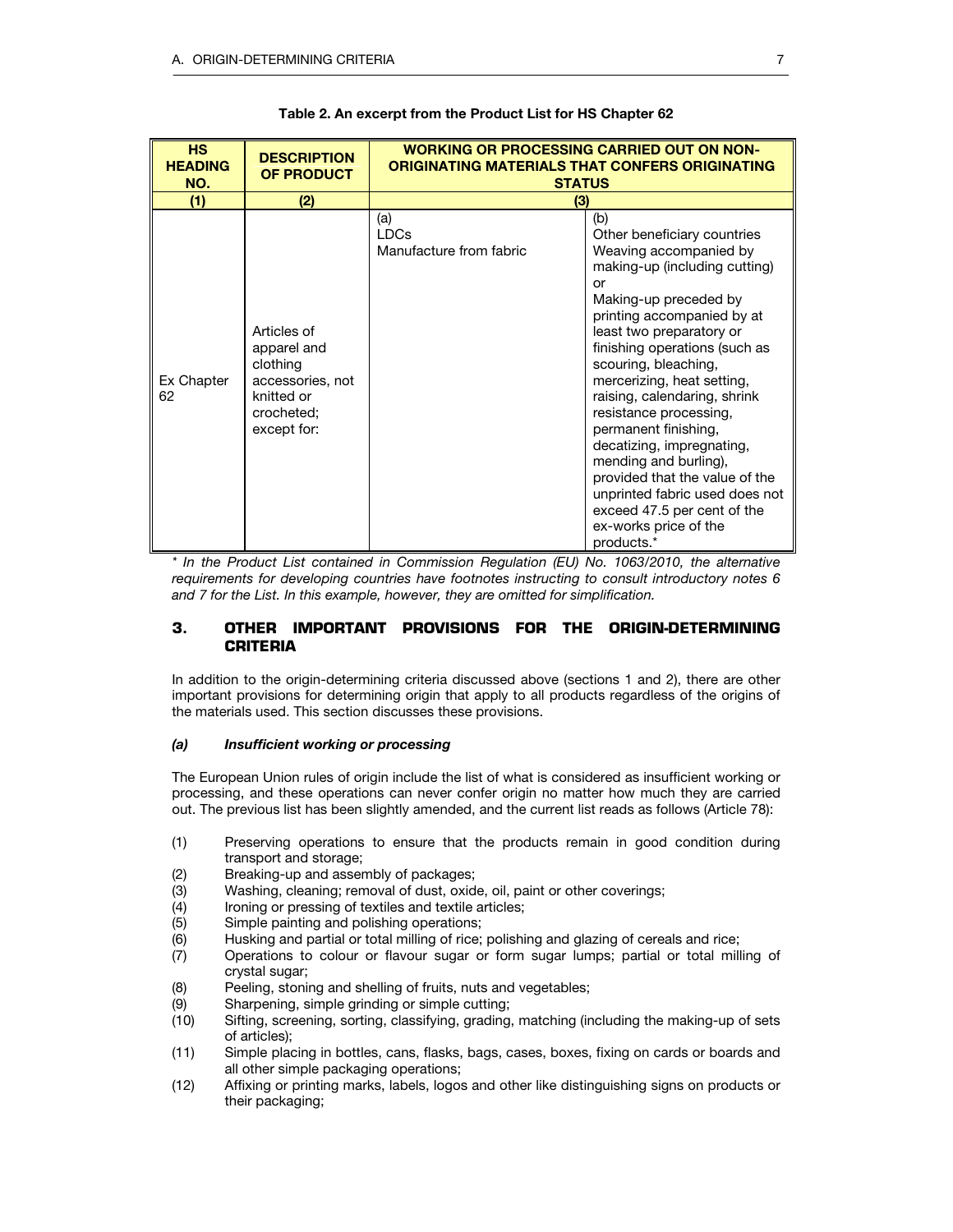- (13) Simple mixing of products, whether or not of different kinds; mixing of sugar with any material;<br>14) Simple a
- 
- (14) Simple addition of water or dilution or dehydration or denaturation of products; Simple assembly of parts of articles to constitute a complete article or disassembly of products into parts;
- (16) A combination of two or more of the operations specified in points (1) to (15);
- (17) Slaughter of animals.

The main purpose of this list is to ensure that the working or processing which takes place in the beneficiary country is an activity which brings real economic benefit to the country. It is also used in the rules on cumulation of origin discussed in 3(c).

It is important to bear in mind that if an operation is not listed as insufficient, this does not necessarily mean that it is sufficient. The exporter must also consult with the Product List which indicates what are considered sufficient working and processing for a specific product.

#### (b) Territorial requirements and non-manipulation principle

Working or processing outside the territory of the beneficiary country without prejudice to cumulation, is not permitted. The rules of origin stipulate that originating products lose their originating status if they are exported from the beneficiary country to another country and are returned, unless it can be demonstrated that, first, the products returned are the same as those that were exported, and, second, they have not undergone any operations beyond those necessary to preserve them in good condition while in that country or while being exported (Article 73).

Previously, these requirements were enforced by the direct transport rule, which obliged exporters to submit to the European Union customs authorities the documents issued by the customs authorities of third countries certifying that the products were unaltered. The current rules of origin have abolished this requirement, which has been replaced with a more flexible nonmanipulation principle (Article 74). Consequently, compliance with the territorial requirements and the non-manipulation principle are considered as satisfied unless the customs authorities have reason to believe the contrary. In cases of doubt, the customs authorities may request the declarant to provide evidence of compliance, which may be given by any means, including contractual transport documents such as bills of landing.

Furthermore, storage of products or consignments, and splitting of consignments, may take place where carried out under the responsibility of the exporter or of a subsequent holder of the goods. The products must remain under customs supervision in the country(ies) of transit (Article 74).

The territorial requirements and non-manipulation principle apply mutatis mutandis when cumulation provisions discussed below are exercised.

# (c) Cumulation

The GSP rules of origin are, in principle, based on the concept of single-country origin, that is, the origin requirements must be fully met within one exporting preference-receiving country, which must also be the country where the finished products are manufactured. Cumulation, however, permits beneficiary countries to consider inputs from other countries as originating content, and the European Union GSP rules of origin allow several possibilities for cumulation.

#### Cumulation with the European Union, Norway, Switzerland and Turkey

Cumulation is allowed for products originating in the European Union (Article 84), as well as for products originating in Norway, Switzerland, and Turkey (Article 85 paragraphs 1 to 4). Previously, Turkey was not included in the cumulation system. It should be noted, however, that cumulation with the three countries is allowed by reciprocity when the three countries provide the possibility for cumulation for European Union originating inputs under their respective GSPs. For example, the European Union GSP rules of origin allow an Indonesian car exporter to cumulate inputs originating in Norway into its products only if the Norwegian GSP rules of origin allow the exporter to cumulate the same inputs originating in the European Union into its products. In most cases,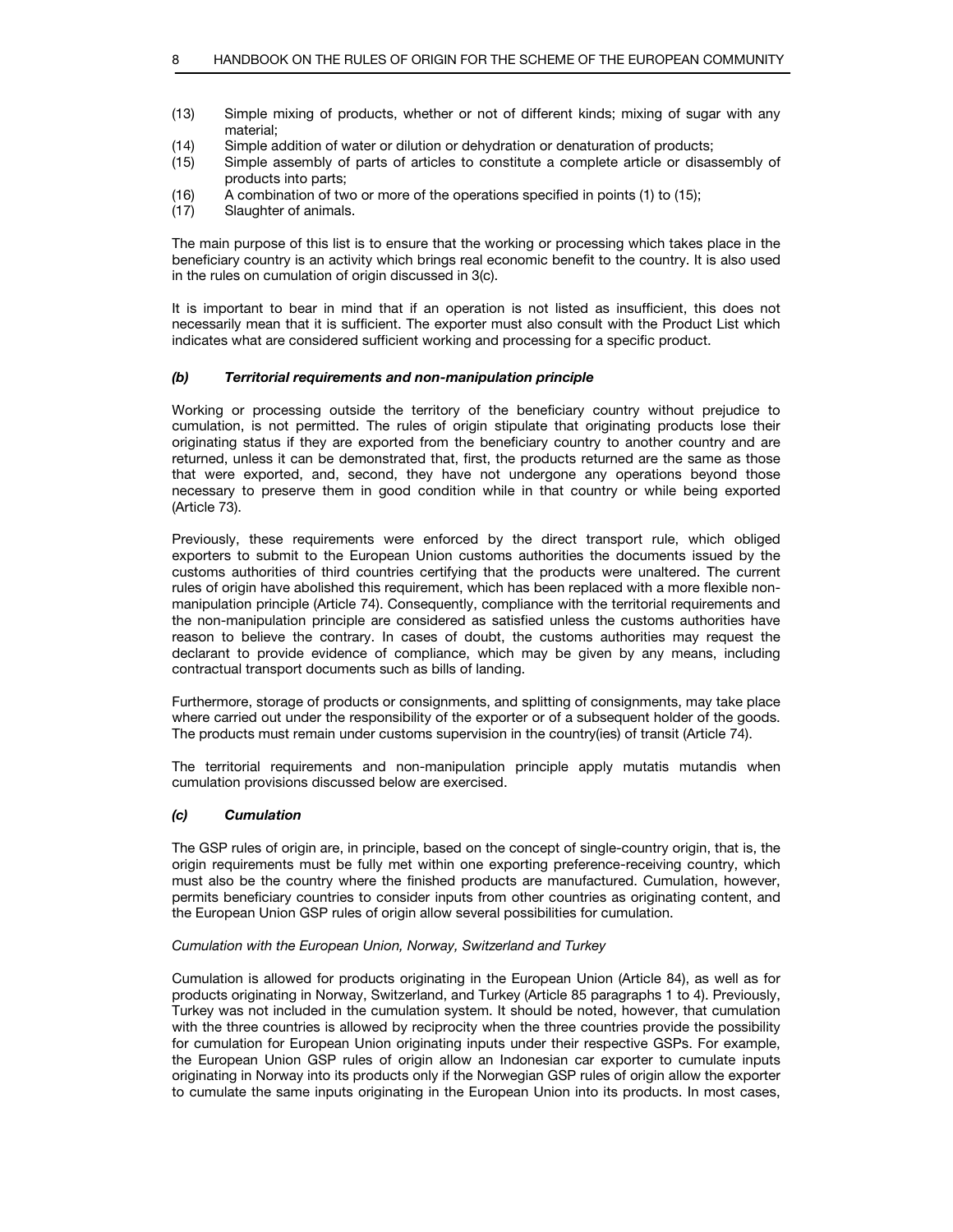cumulation is allowed reciprocally; nevertheless, exporters should verify whether it is the case for the products concerned.

Agricultural products (HS Chapters 1 to 24) are excluded from cumulation with the three countries.

In order to benefit from the cumulation provisions, a beneficiary country must carry out working or processing that goes beyond the operation described in 3(a) of this Handbook and meet the provisions of territorial requirements and the non-manipulation principle discussed in 3(b).

#### Regional cumulation (Article 86 paragraphs 1 to 4)

The provisions for regional cumulation permit beneficiary countries in a regional group to consider inputs from other beneficiary countries within the same group as originating content. The underlying objectives of regional cumulation are to promote regional development and to ease the origin requirements. Under the previous rules of origin, three regional groups – Group I, the Association of South-East Asian Nations (ASEAN), Group II (Andean Community, Central American Common Market and Panama) and Group III, the South Asian Association for Regional Cooperation (SAARC) – were able to apply the provisions of regional cumulation. For the current rules of origin, in addition to these groups, Mercosur (Argentina, Brazil, Paraguay and Uruguay) has been included for the regional cumulation provisions. Consequently, the following four regional economic groups can utilize the regional cumulation system:

Group I: Brunei Darussalam, Cambodia, Indonesia, Lao People's Democratic Republic, Malaysia, the Philippines, Singapore, Thailand and Viet Nam;

Group II: Plurinational State of Bolivia, Colombia, Costa Rica, Ecuador, El Salvador, Guatemala, Honduras, Nicaragua, Panama, Peru and the Bolivarian Republic of Venezuela;

Group III: Bangladesh, Bhutan, India, Maldives, Nepal, Pakistan and Sri Lanka;

Group IV: Argentina, Brazil, Paraguay and Uruguay.

The following secretariats of the regional groups are responsible for transmitting information on the undertakings of its member countries to ensure compliance with cumulation requirements and verification of proof of origin to the European Commission:

- Group I: General secretariat of ASEAN;
- Group II: Andean Community Central American Common Market and Panama Permanent Joint Committee on Origin;
- Group III: Secretariat of SAARC;
- **•** Group IV: Secretariat of Mercosur.

In order to benefit from regional cumulation, the countries of the regional groups must ensure compliance with the rules of origin and provide the administrative cooperation necessary to ensure their correct implementation. The secretariat of the regional group concerned or another competent joint body representing all the members of the group in question must notify the Commission on these undertakings. Where countries in a regional group have already completed the procedures prior to 1 January 2011, a new undertaking is not required.

The following conditions apply to the use of the regional cumulation. Where the qualifying operation laid down in the Product List is not the same for all countries involved in cumulation, that is, LDC and non-LDC beneficiaries, the origin of products exported from one country to another country of the regional group for the purpose of regional cumulation shall be determined on the basis of the rule which would apply if the products were being exported to the European Union (Article 86 paragraph 2(a)).

The materials listed in annex II of Commission Regulation (EU) No. 1063/2010 (some agricultural and processed agricultural products) are excluded from regional cumulation in the following two cases (Article 86 paragraphs 3(a) and (b)):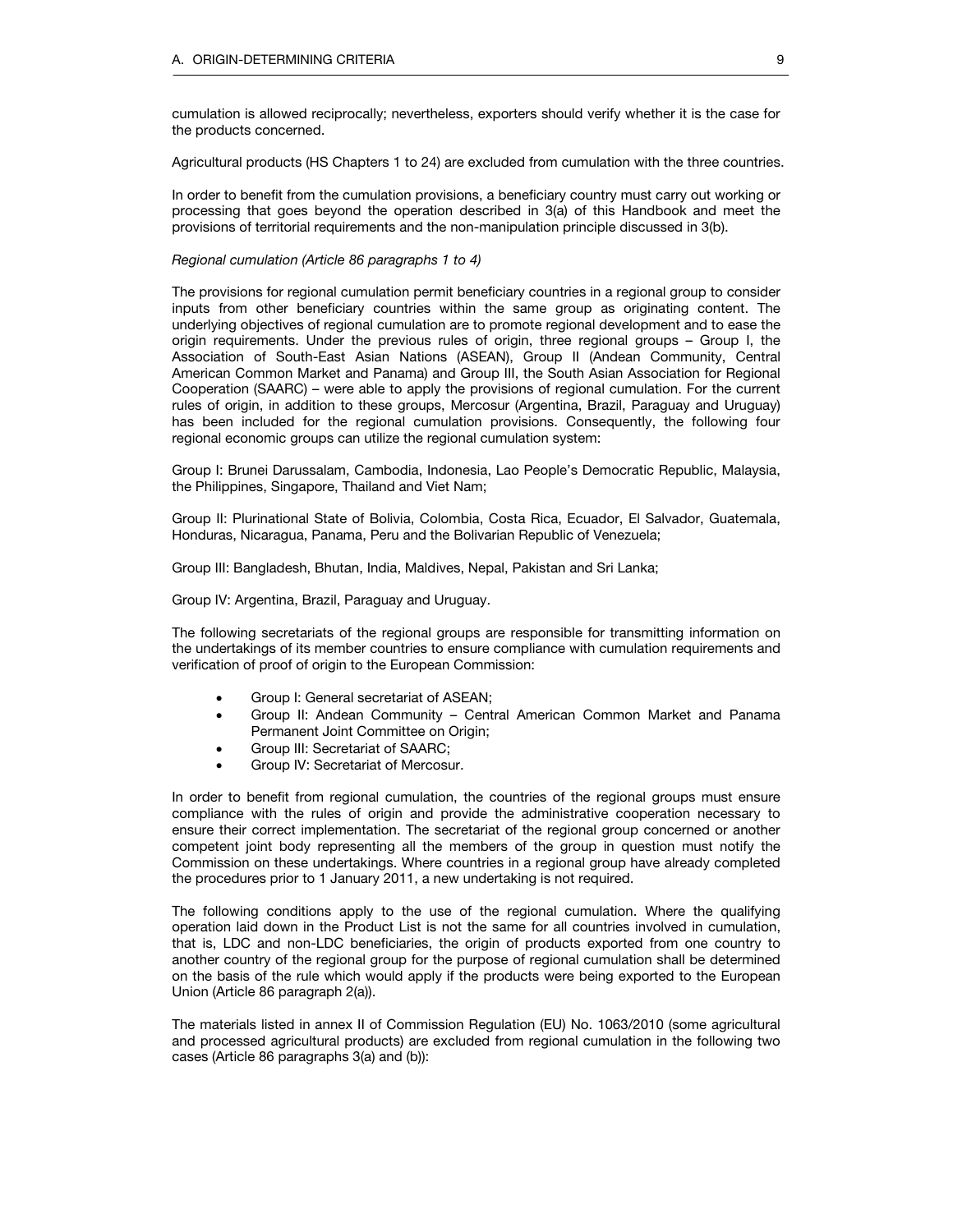- (i) In the case that the tariff preference applicable in the European Union is not the same for all the countries involved in the cumulation (for example, tariff preferences given for LDCs, non-LDCs and GSP-plus beneficiaries);
- (ii) In the case that the materials concerned would benefit, through cumulation, from a tariff treatment more favourable than the one they would benefit from if directly exported to the European Union.

With regard to Group I, it should be noted that although Singapore is not a beneficiary of the European Union GSP due to graduation from the scheme, products originating in Singapore can be cumulated within the group (see example 4).

The situation of the Republic of the Union of Myanmar, on the other hand, is different. Council Regulation (EC) No. 552/97 has temporarily withdrawn benefits of the European Union GSP from the country, and it is prohibited from participating in Group I regional cumulation. Hence, inputs originating in Myanmar cannot be cumulated. However, reflecting the recent change in the country, the European Commission has adopted a proposal to bring the country back under the EU GSP scheme. The proposal is pending for the approval by the Council and the European Parliament.

In order to benefit from the regional cumulation provisions, the country concerned must carry out operations that go beyond the ones set out in Article 78 or in the Product List (Article 86 paragraph 4). If this is not the case, the product concerned will have as country of origin the country of the regional group which accounts for the highest share of the customs value of the materials used originating in other countries of the regional group (see example 4). The previous rules of origin had a requirement that for a country to benefit from regional cumulation it was necessary to add the value greater than the highest customs value of the products used originating in any one of the other countries in the group. This requirement has been abolished in the current rules of origin, making regional cumulation easier than before.

# Example 4: Regional cumulation

The Product List requires that cars classified under HS heading 8702 must not incorporate more than 50 per cent of imported inputs in the case of developing countries. A car manufactured in Indonesia, for example, may incorporate the following inputs (table 3):

| Inputs (car manufacturing)                                            | Value<br>(United States<br>dollars) | Imported<br>percentage |
|-----------------------------------------------------------------------|-------------------------------------|------------------------|
| Inputs originating in Singapore*                                      | -500                                | n/a                    |
| Inputs originating in Thailand                                        | 1 000                               | n/a                    |
| Inputs originating in Cambodia**                                      | 2 0 0 0                             | n/a                    |
| Inputs originating in Japan                                           | 4 500                               | 45                     |
| Value added in Indonesia (local content, labour<br>costs, profits)*** | 1 000                               | n/a                    |
| Total (ex-works price)                                                | 10 000                              |                        |

# Table 3. Example of a calculation of originating inputs under regional cumulation

\* Note that Singapore has been withdrawn from the list of beneficiary countries in application of the country graduation mechanism, but its inputs may still be used in application of the regional cumulation rules.

\*\*\* Note that for the Indonesian car to obtain originating status, the works done in Indonesia must go beyond the ones set out in Article 78 or in the Product List. Otherwise, the car obtains Cambodian origin as the country shares the highest customs value of the materials used among the four ASEAN countries.

According to the regional cumulation provision of the regulation, the materials imported from Singapore, Thailand and Cambodia will not be taken into account in calculating the percentage of

<sup>\*\*</sup> If the rules of origin are separate for LDCs and non-LDC beneficiaries, to determine whether the inputs from Cambodia are originating or not the rules for LDCs will be applied.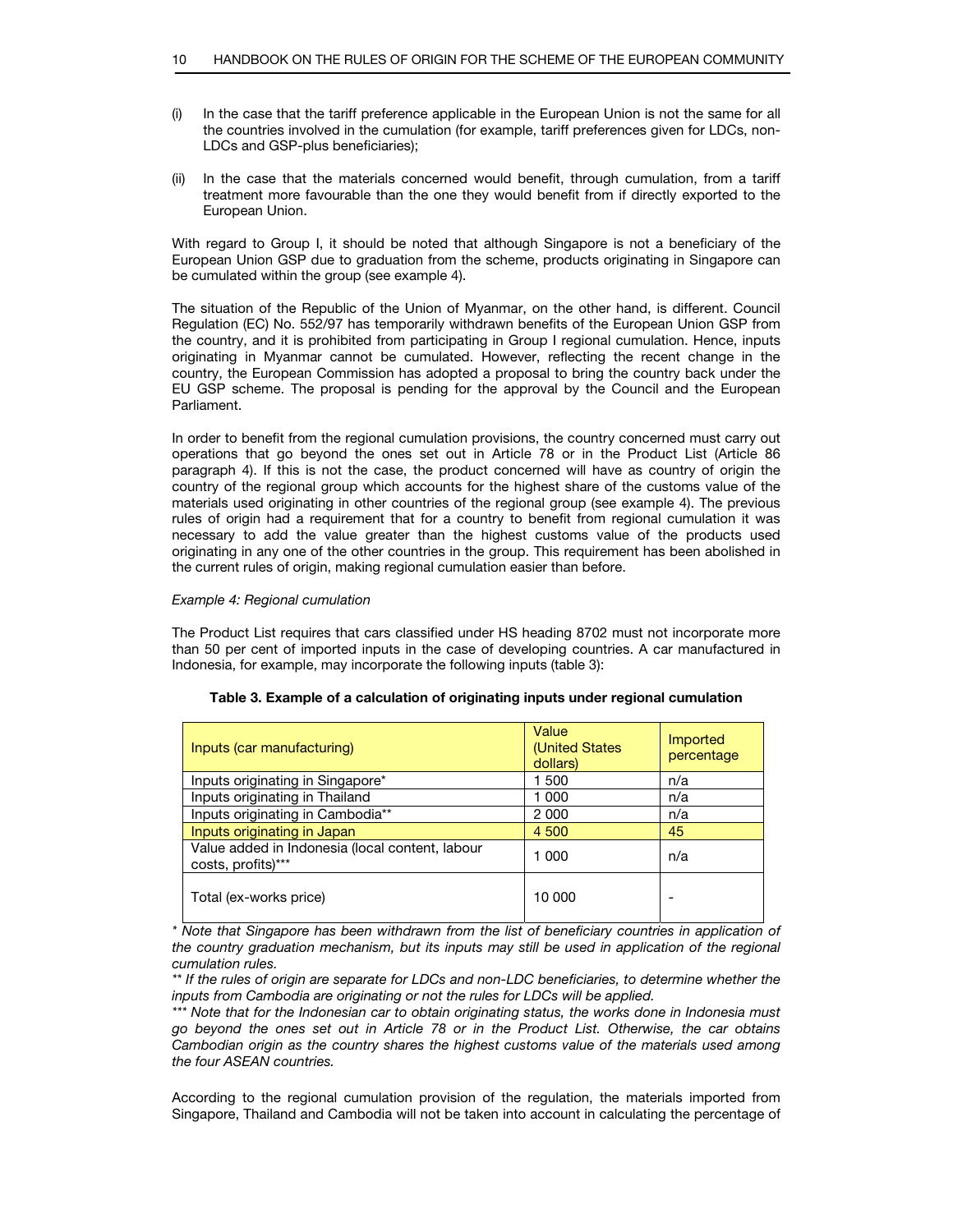imported inputs, as the materials already originate in the respective countries. Therefore, only the components imported from elsewhere (in this hypothetical case, Japan, which is not an ASEAN member country) are to be considered imported inputs. As the amount of the inputs from Japan is \$4,500, equal to 45 per cent of the export price, and as this is under the 50 per cent limit, the car will be considered as originating in Indonesia and will be entitled to preferential treatment under the GSP arrangements.

#### Example 5: Documentary requirements for regional cumulation

An exporter in the Plurinational State of Bolivia wishes to export a finished product that contains imported inputs originating in Honduras and Panama (Group II). The Bolivian exporter will have to submit to the competent authority two certificates of origin Form A relating to the inputs originating in Honduras and Panama, respectively, and issued by the competent authorities in each of these countries. On the basis of these two certificates, the competent authority in the Plurinational State of Bolivia will then issue the final certificate of origin Form A relating to the finished product to be exported.

# Cumulation between Groups I and III (Article 86 paragraphs 5 and 6)

The current European Union GSP rules of origin have made cumulation between countries in Groups I and III possible. To make the interregional cumulation operational the authorities of a Group I or Group III beneficiary country must make a request to the European Commission. The countries concerned in Group I and Group III must ensure compliance with the rules of origin including the administrative cooperation to ensure the correct implementation of the rules, and they have to notify jointly the Commission of their undertaking. The request for the interregional cumulation addressed to the Commission must be supported by evidence that the requirements to benefit the cumulation are met. The Commission shall decide on the request, and it will publish in the Official Journal of the European Union (C series) the date on which the cumulation between countries of Group I and Group III takes effect, together with the countries involved in that cumulation and, where appropriate, the list of materials in relation to which the cumulation applies.

The minimum operation requirements applied for the regional cumulation also apply to the cumulation between countries of Group I and Group III.

#### Extended cumulation (Article 86 paragraphs 7, 8 and 9)

The current European Union GSP rules of origin provide the possibility for beneficiary countries to cumulate with countries with which the European Union has concluded free trade agreements (FTAs) in accordance with Article XXIV of GATT (for example, Mexico, Chile), provided that each of the following conditions is met:

- (i) The countries involved in the cumulation have undertaken to comply or ensure compliance with the European Union GSP rules of origin and to provide the administrative cooperation necessary to ensure their correct implementation with regard to the European Union and also between themselves.
- (ii) The undertaking referred to in point (i) has been notified to the Commission by the beneficiary country concerned.

Materials originating in a country with which the European Union has concluded an FTA will be considered to originate in the beneficiary country if a more than minimal operation is performed there, that is, operations which go beyond those set out in article 78 or in the Product List.

For extended cumulation, the rules laid down in the relevant FTA determine the origin of the materials used and the documentary proof of origin required. On the other hand, for the origin of the products to be exported to the European Union, the rules under the European Union GSP will apply. For example, an exporter in Thailand can cumulate originating material in Chile, which has an FTA with the European Union. In this case, whether the material is originating or not is determined by the rules of origin for the European Union–Chile FTA, and the documentary proof of origin for the material has to be the one used for this FTA. For the origin of the product manufactured in Thailand incorporating material from Chile, the rules of origin for the European Union GSP will apply.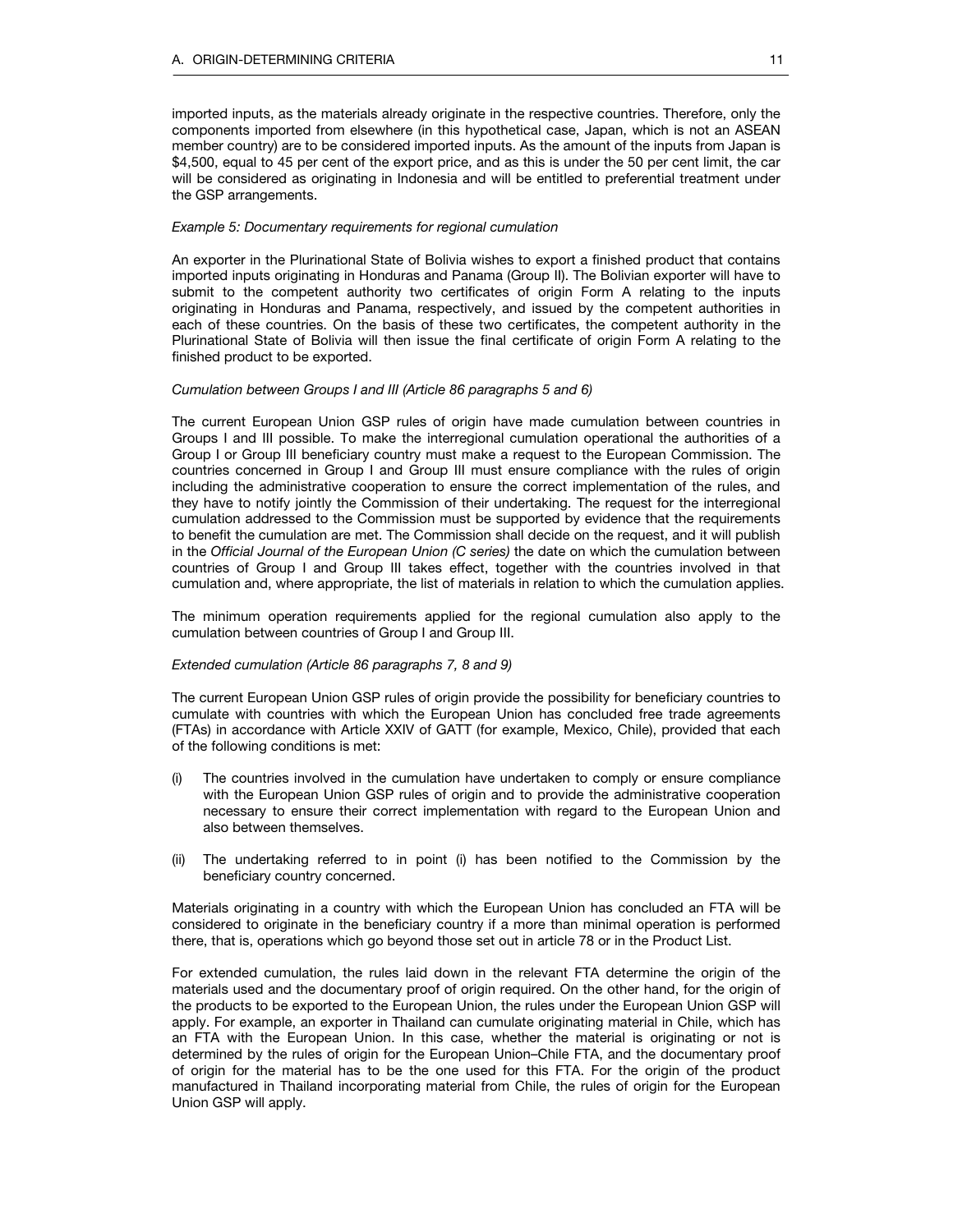The authority of a beneficiary country must request the European Commission for authorization to use extended cumulation. The request must include a list of the materials concerned by the cumulation and it needs to be supported with evidence that the conditions laid down in points (i) and (ii) above are met. The Commission will decide on the materials which may be subject to extended cumulation.

Where the materials concerned change, another request needs to be submitted. Agricultural products (HS 1 to 24) are excluded from extended cumulation.

The Commission will publish in the Official Journal of the European Union (C series) the date on which the extended cumulation takes effect, together with the countries involved in that cumulation and the list of materials to which the cumulation applies.

# (d) Derogations (Article 89)

While in the previous rules of origin the provisions on derogation were applicable only to LDCs, the current rules of origin extend the possibility of derogation to developing countries. Also, the circumstances and conditions in which derogations may be granted are redefined as follows.

Following a European Commission's initiative or in response to a request from a beneficiary country, a beneficiary country may be granted a temporary derogation from the European Union GSP rules of origin where:

- (i) Internal or external factors temporarily deprive the country of the ability to comply with the origin requirements where it could do so previously;
- or
- (ii) The country requires time to prepare itself to comply with the origin requirement rules.

The derogation will be limited to the duration of the effects of the internal or external factors giving rise to it or the length of time needed for the beneficiary country to achieve compliance with the rules.

A request for a derogation needs to be made in writing to the Commission stating the reasons why a derogation is required with appropriate supporting documents.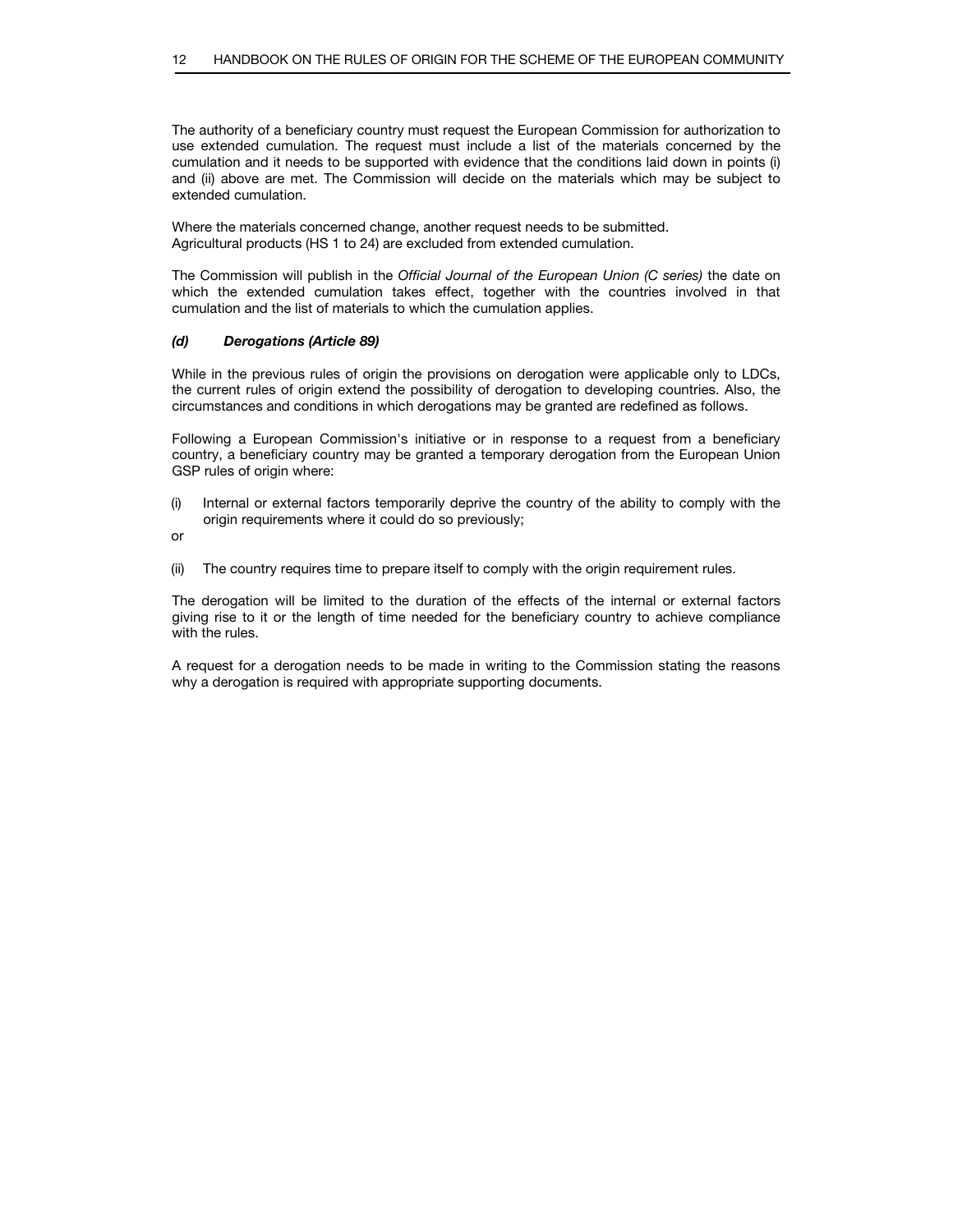# B. CONTROL OF ORIGIN AND ADMINISTRATIVE **COOPERATION**

The second part of the rules of origin relates to the procedures for control of origin and administrative cooperation, which have to be observed for eligibility for the European Union GSP. This section discusses these procedures.

# **1. PROCEDURES APPLICABLE UNTIL 31 DECEMBER 2016**

Until 31 December 2016 the procedures under the previous rules of origin apply. The information on the procedures included in Generalized System of Preferences: Handbook on the Scheme of the European Community (UNCTAD/ITCD/TSB/Misc.25/Rev.3)<sup>1</sup> is valid, except articles referred to in the document. The following are the corresponding articles of Commission Regulation (EU) No. 1063/2010 for subheadings D.1 to D.4 in the Handbook:

- Article 97l for D.1: Completion and issue of certificates of origin Form A;
- Article 97l paragraph 4 for D.2.1: Issue of duplicates of certificate of origin Form A;
- Article 97l paragraphs 2 and 3 for D.2.2: Certificates of origin Form A issued retrospectively;
- Article 97(k) paragraph 5 for D.2.3: Time limit for presentation of certificates of origin Form A;
- Article 97(n) paragraph 2 for D.2.4: Presentation of certificates of origin Form A after expiry of the time limits;
- Article 97(r) for D.2.5: Discrepancies between statements made in certificates of origin Form A and those in other documents;
- Article 97(p) for D.2.6: Issuance and acceptance of replacement certificates of origin Form A by the European Union, Norway, and Switzerland;
- Article 97(m) paragraphs 1 to 4 for D.3: Invoice declaration;
- Article 97(s), 97(t) and 97(u) for D.4: Verification.

For D.2.6, Turkey should be added to Norway and Switzerland.

While under the previous rules there were no such provisions, the current rules of origin include provisions on low value consignments (Article 97(q)). Products sent as small packages from private persons to private persons or forming part of travellers' personal luggage can be admitted as originating products without requiring the Form A certificate or an invoice declaration. Such products should not exceed EUR 500 in the case of small packages or EUR 1,200 in the case of products forming part of travellers' personal luggage, and they should not be imported by way of trade. To meet the condition of not being imported by way of trade, they have to meet the following conditions:

- (a) The imports are occasional;
- (b) The imports consist solely of products for the personal use of the recipients or travellers or their families;
- (c) It is evident from the nature and quantity of the products that no commercial purpose is in view.

# **2. PROCEDURES APPLICABLE FROM 1 JANUARY 2017**

As of 1 January 2017 the new procedures for control of origin and administrative cooperation will be effective. Consequently, the origin certificate forms that will be used prior to this date, such as the GSP Form A certificate, the invoice declaration and the movement certificate EUR.1, will be abolished. The new procedures will include a system of registered exporters who will issue statements of origin. The procedures will also require governments of beneficiary countries to establish the administrative structure, including the setting up and managing of the database on registered exporters. Beneficiary countries that cannot be ready for the implementation of the new procedures by 1 January 2017 will have a transition period, and for these countries the implementation date will be 1 January 2020. Under the new system, only registered exporters are

 $\overline{a}$ 

 $<sup>1</sup>$  See</sup>

http://unctad.org/SearchCenter/Pages/Results.aspx?k=UNCTAD%2FITCD%2FTSB%2FMisc.25%2FR ev.3.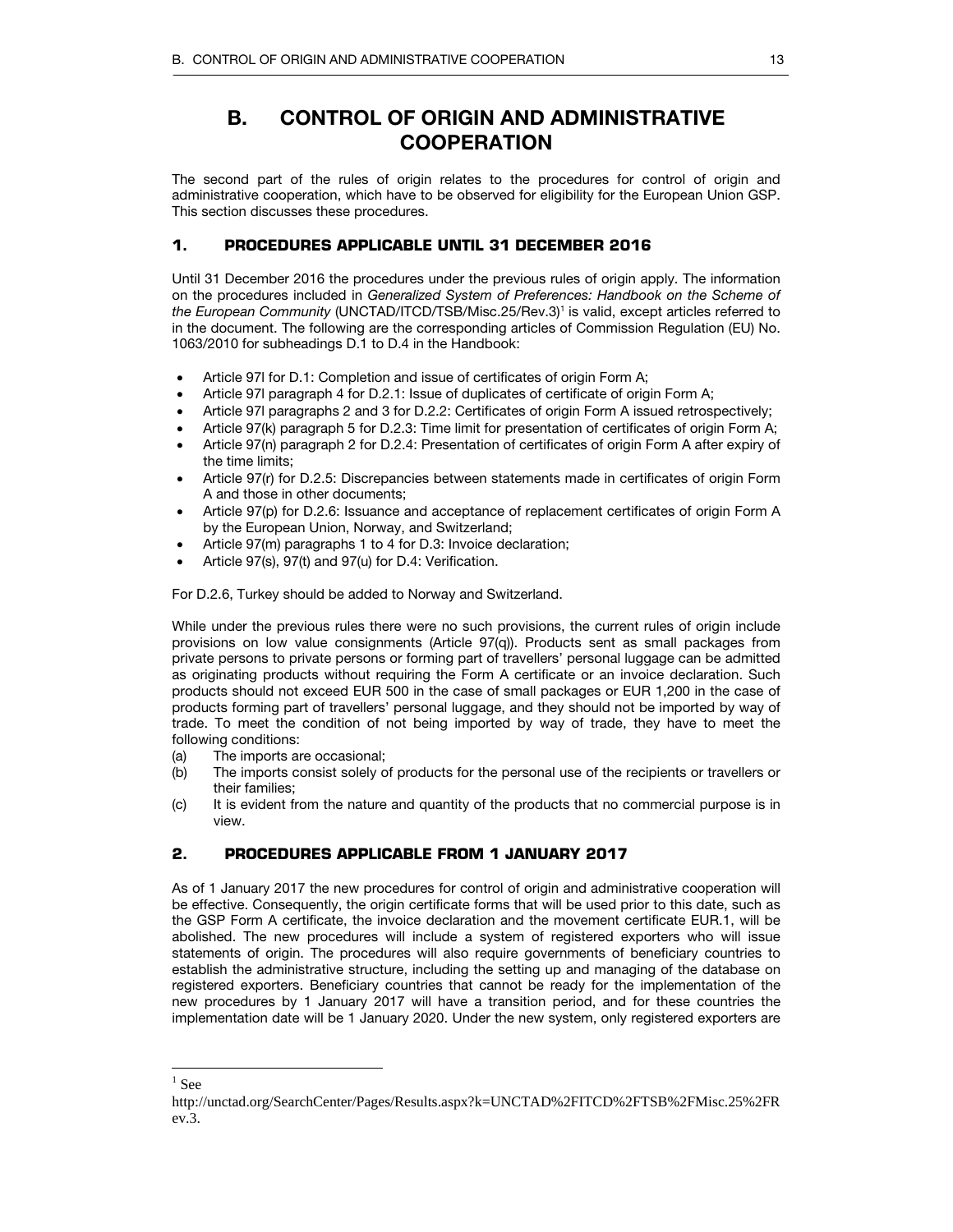eligible to benefit from the European Union GSP, except when the total value of the originating products consigned does not exceed EUR 6,000 (Article 90).

The requirements of the new procedures for control of origin and administrative cooperation are discussed below. Some requirements are similar to those in the system applicable before 2017, but they are adapted for the new system.

# (a) Responsibilities for the governments of beneficiary countries

# (i) Establishment and management of the database on registered exporters

The competent authorities of beneficiary countries must establish and keep up to date at all times an electronic record of registered exporters located in their respective countries (Article 92). They shall accept applications submitted by candidate exporters to become registered exporters given that the application has been completed.

The record must contain the required information on registered exporters, including products intended to be exported under the scheme (indicative list of Harmonized System chapters or headings as considered appropriate by the applicant), dates from and until when the exporter is/was registered, the reason for withdrawal (for example, at the registered exporter's request, or withdrawal by the competent authorities). This data will only be available to competent authorities.

When the registered exporter intentionally or negligently draws up a statement on origin or any supporting document that leads to irregularly or fraudulently acquiring the GSP benefit, the competent authorities will withdraw the exporter from the record of registered exporters. Also, registered exporters who no longer meet the conditions for exporting any goods under the scheme, or no longer intend to export such goods, must be removed from the record (Article 93 paragraph 1).

The competent authorities must notify the European Commission of the national numbering system used for designating registered exporters (the number shall begin with the International Organization for Standardization (ISO) alpha 2 country code) (Article 91 paragraph 3), and render all necessary support when a request is made by the Commission for the proper management of control of origin and verification (Article 68 paragraph 2(a)).

The Commission must be immediately informed of any changes to the information contained in the record of registered exporters (Article 69 paragraph 2).

# (ii) Control of origin

The competent authorities must carry out verifications of the originating status of products at the request of the customs authorities of the European Union Member States and also regular controls on exporters on their own initiative (Article 97(g)).

The controls need to ensure the continued compliance of exporters with their obligations. The authorities shall carry out the controls at intervals that have been determined by appropriate risk analysis criteria, and they have the right to request evidence and to carry out inspection of the exporter's accounts and, where appropriate, those of producers supplying the exporter and any other check considered appropriate.

Subsequent verifications of statements on origin will be carried out at random or whenever the customs authorities of the European Union Member States have reasonable doubts as to their authenticity, the originating status of the products concerned or the fulfilment of other requirements of the GSP rules of origin. The requesting European Union Member State shall set a six-month initial deadline to communicate the results of the verification, starting from the date of the verification request. If there is no reply within this period, or if the reply does not contain sufficient information to determine the real origin of the products, a second communication shall be sent to the competent authorities. This communication shall set a further deadline of not more than six months.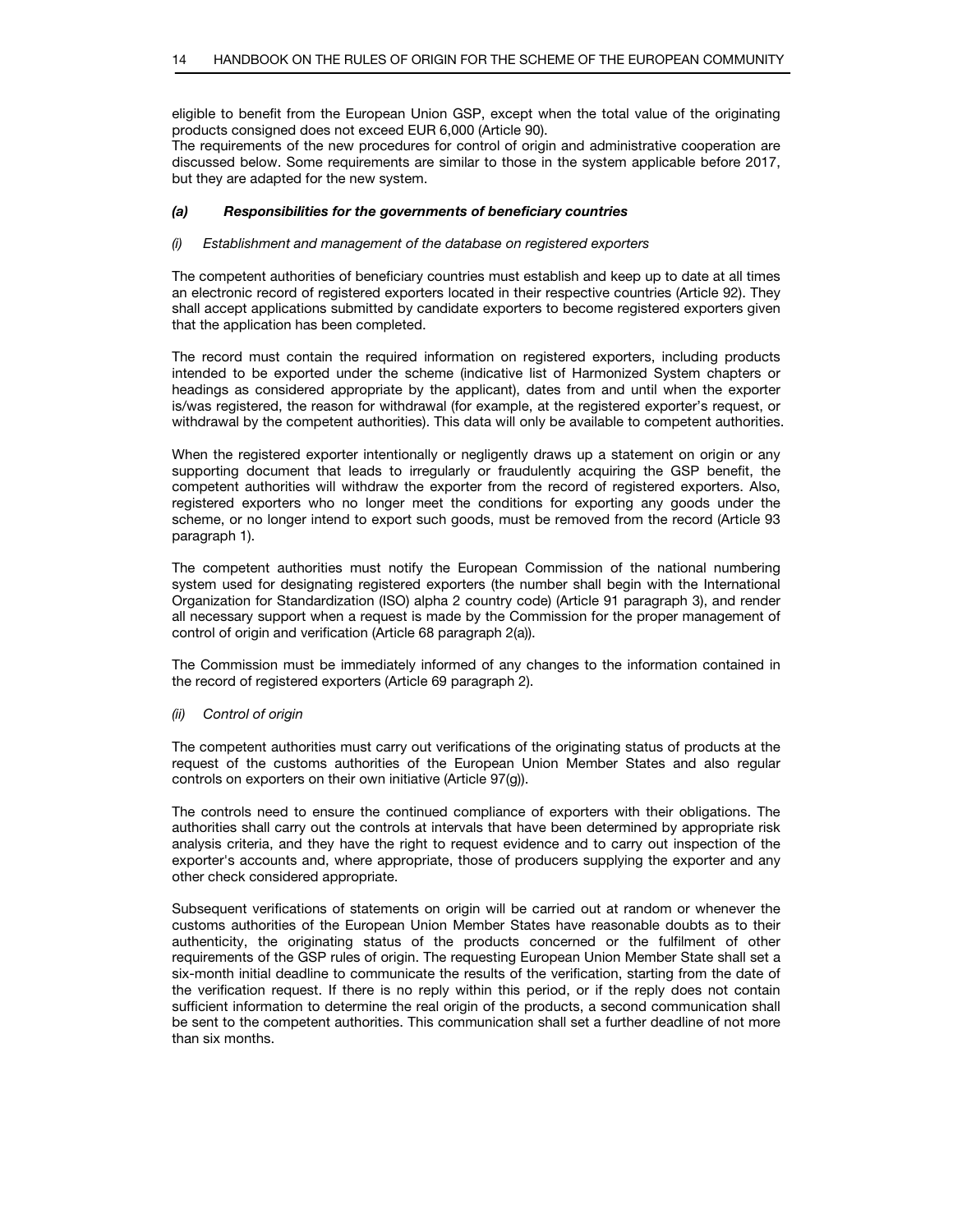#### (iii) Control of origin within the framework of cumulation

The provisions related to the control of origin also apply to exports from the European Union to a beneficiary country for the purpose of bilateral cumulation and to exports from one beneficiary country to another for the purpose of regional cumulation (Article 97l paragraph 1).

To make regional cumulation operative, the countries of the regional group must ensure compliance with the rules of origin and provide the administrative cooperation necessary to ensure the correct implementation of the GSP rules of origin, both with regard to the European Union and between themselves (Article 86 paragraph 2(b)). These undertakings must be notified to the Commission by the secretariat of the regional group concerned.

The verifications of the originating status of products apply mutatis mutandis to requests sent to the authorities of Norway, Switzerland and Turkey for the verification of replacement statements on origin made out on their territory, requesting these authorities to further liaise with the competent authorities in the beneficiary country. For such requests, the deadline will be eight months. If there is no reply within this period, or if the reply does not contain sufficient information to determine the real origin of the products, a second communication shall be sent to the competent authorities. This communication shall set a further deadline of not more than six months.

For extended cumulation, the verifications of the originating status of products will be carried out in the same way as they would to provide such support to the customs authorities of the European Union Member States in accordance with the relevant provisions of the FTA concerned.

# (b) Registered exporters and their responsibilities (Articles 92, 93 and 94)

To be registered, exporters need to file an application with the competent authorities in their countries using the form, a model of which is set out on page 74 of Commission Regulation (EU) No. 1063/2010, which is appended to this Handbook. By the completion of the form exporters give consent to the storage of the information provided in the database of the Commission and to the publication of non-confidential data on the Internet.

Registered exporters that no longer meet the conditions for exporting any goods under the scheme, or no longer intend to export such goods, shall inform the competent authorities in the beneficiary country, who shall immediately remove the exporters from the record of registered exporters kept in that beneficiary country.

When registered exporters intentionally or negligently draw up a statement on origin or any supporting document which leads to irregularly or fraudulently obtaining the benefit of preferential tariff treatment, they will be withdrawn from the record of registered exporters kept by the beneficiary country concerned. Exporters who have been removed from the record of registered exporters may only be reintroduced into the record once they have proved to their competent authorities that they have remedied the situation that led to their withdrawal.

#### (c) Documentary requirements (Articles 95 and 96)

#### (i) Statement on origin

A statement on origin is made out by the registered exporter if the goods concerned can be considered as originating. A statement on origin must be provided by the exporter to the customer in the European Union and contain the particulars specified on page 76 of Commission Regulation (EU) No. 1063/2010, which is appended to this Handbook. A statement on origin shall be made out in either English or French.

When bilateral or regional cumulation, or cumulation between Group I and Group III is applied to the product concerned, the statement on origin made out by the exporter must, as the case may be, contain the indication "European Union cumulation", "regional cumulation", "cumul UE", or "cumul regional".

When cumulation with Norway, Switzerland or Turkey is applied, the exporter of a product shall rely on the proof of origin provided by its supplier and issued in accordance with the provisions of the GSP rules of origin of Norway, Switzerland or Turkey, as the case may be. In this case, the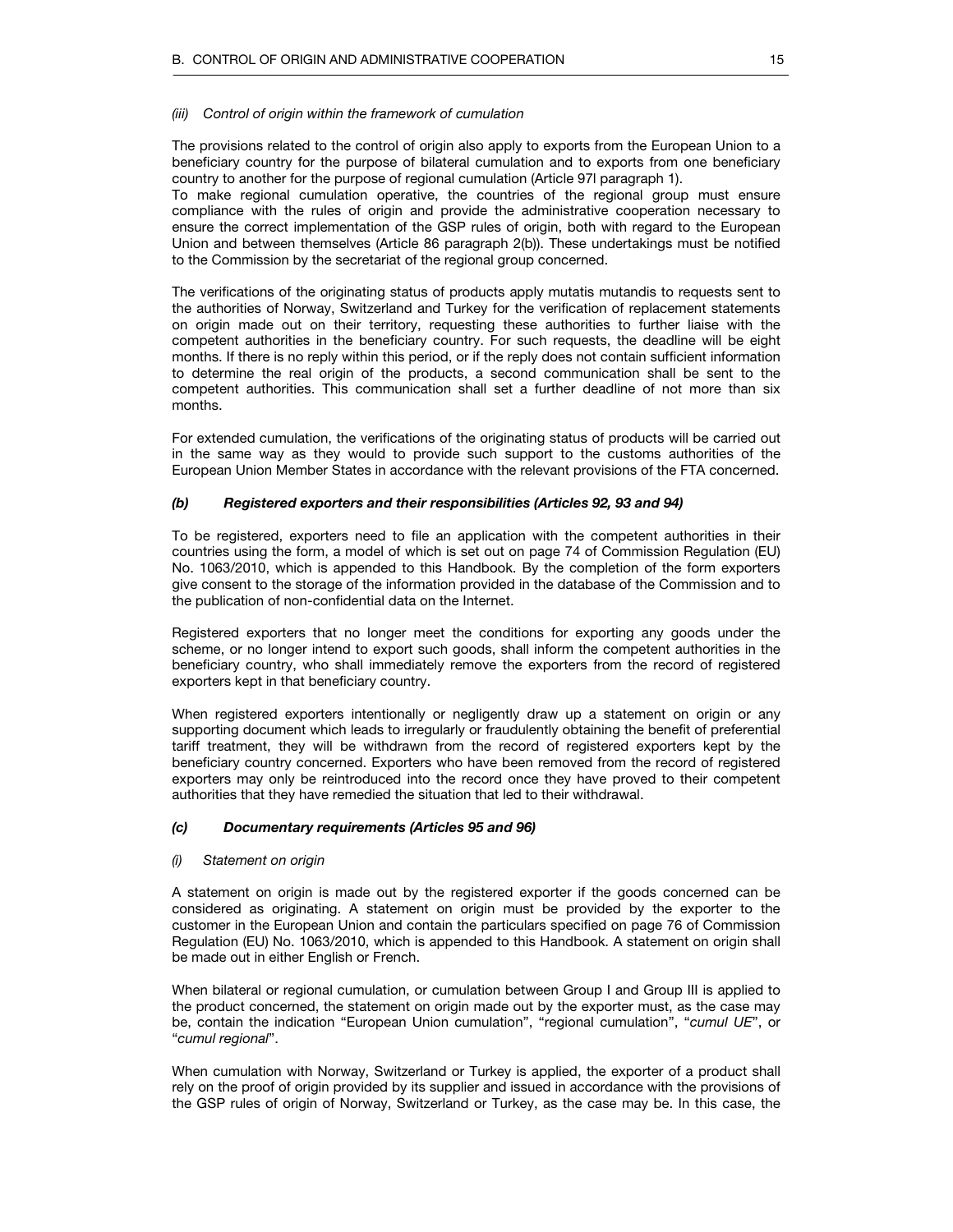statement on origin made out by the exporter shall contain the indication "Norway cumulation", "Switzerland cumulation", "Turkey cumulation", "cumul Norvège", "cumul Suisse", or "cumul Turquie".

When extended cumulation applies, that is cumulation with a country which has an FTA with the European Union, the exporter of the product shall rely on the proof of origin provided by its supplier and issued in accordance with the provisions of the relevant FTA between the European Union and the party concerned. In this case, the statement on origin made out by the exporter shall contain the indication "extended cumulation with country x" or "cumul étendu avec le pays  $x"$ .

A statement on origin needs to be made out for each consignment.

(ii) Length of validity of statement on origin

A statement of origin is valid for twelve months from the date of its making out by the exporter.

(iii) Record-keeping obligations

For the purpose of control of origin, exporters applying for European Union GSP benefits must maintain appropriate commercial accounting records for production and supply of goods qualifying for preferential treatment, keep all evidence and customs documentation relating to the material used in the manufacture, and keep these documents for at least three years from the end of the year in which the statement on origin was made out. These obligations also apply to suppliers who provide exporters with supplier declarations certifying the originating status of the goods they supply.

#### (iv) Statement on origin issued retrospectively

A statement on origin may exceptionally be made out after exportation (retrospective statement) on condition that it is presented in the European Union Member State of declaration for release for free circulation no longer than two years after the export.

# (d) Low value consignments without requiring a statement on origin (Article 97(a))

Small packages of which the total value does not exceed EUR 500, or products of which the total value does not exceed EUR 1,200 and forming part of travellers' personal luggage are exempt from the obligation to produce a statement on origin.

# (e) Discrepancies between a statement on origin and those in other documents (Article 97(b) paragraphs 1 and 2)

The discovery of slight discrepancies between a statement on origin and those made in the documents presented to customs for the purpose of carrying out the formalities for importing the products shall not ipso facto render the certificate null and void, provided that it is duly established that the document corresponds to the products concerned.

# (f) Presentation of statement of origin after expiry of the time limits (Article 97(b) paragraph 3)

Statements on origin which are submitted to the customs authorities of the importing country after the period of validity may be accepted, provided that the failure to submit these documents by the final date is due to exceptional circumstances. In other cases of belated presentation, the customs authorities of the importing country may accept the statements on origin, provided that the products have been presented to customs before expiry of the time limit.

# (g) Procedures at release for free circulation in the European Union: Importers' responsibilities (Article 97)

Importers in the European Union must make customs declarations for the products claiming for European Union GSP benefits by making reference to the statements on origin. Importers need to keep the statements on origin at the disposal of the customs authorities, which may request their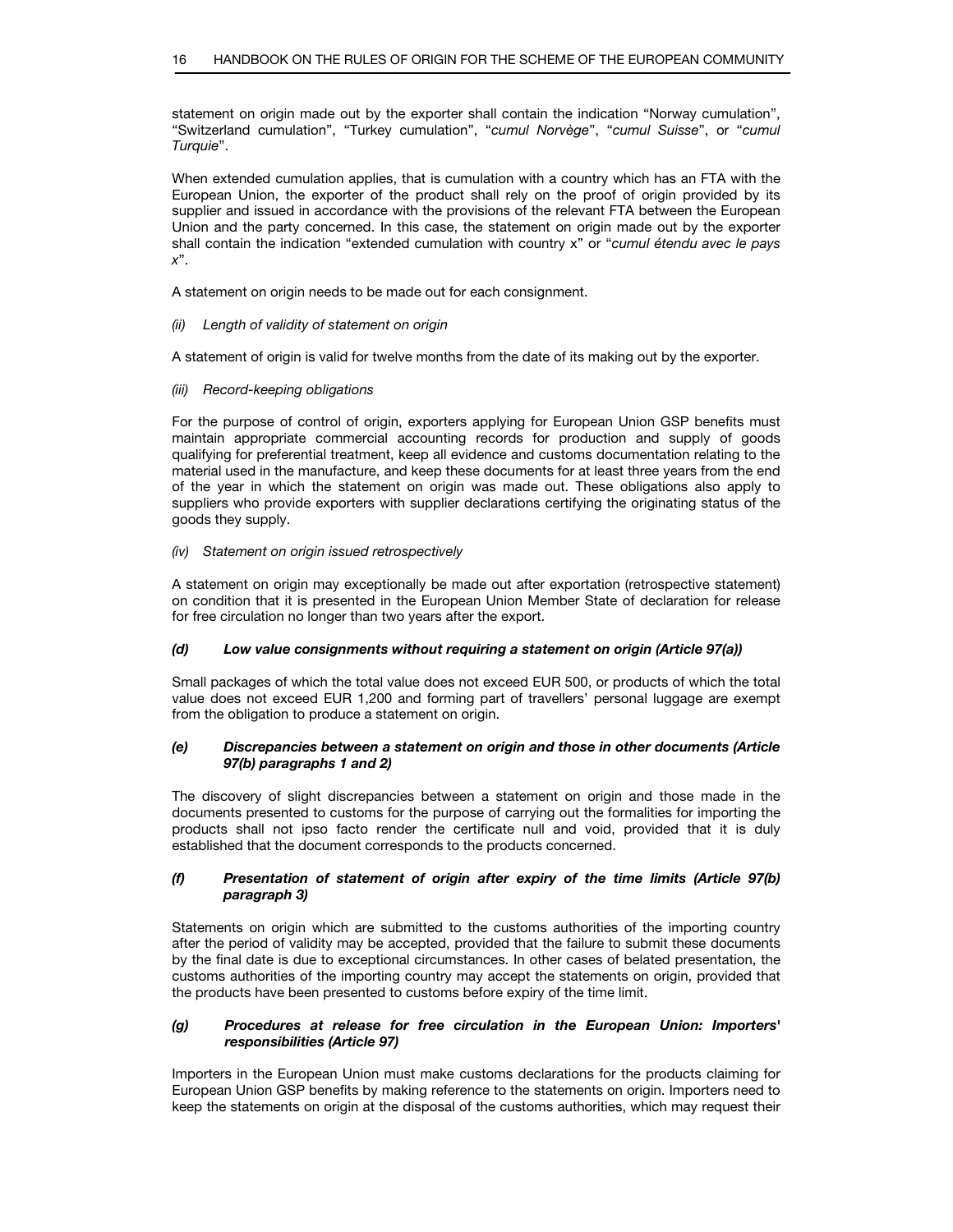submissions for the verification of the declaration. Those authorities may also require a translation of the statement into the, or one of the official languages of the European Union Member State concerned. In cases where GSP benefits are not granted, for example due to false declaration on origin, importers are made liable to pay the full most-favoured nation duties on the products concerned. It is therefore recommended that importers should take reasonable steps to protect themselves from the liability, such as by including a protective clause in the commercial contract.